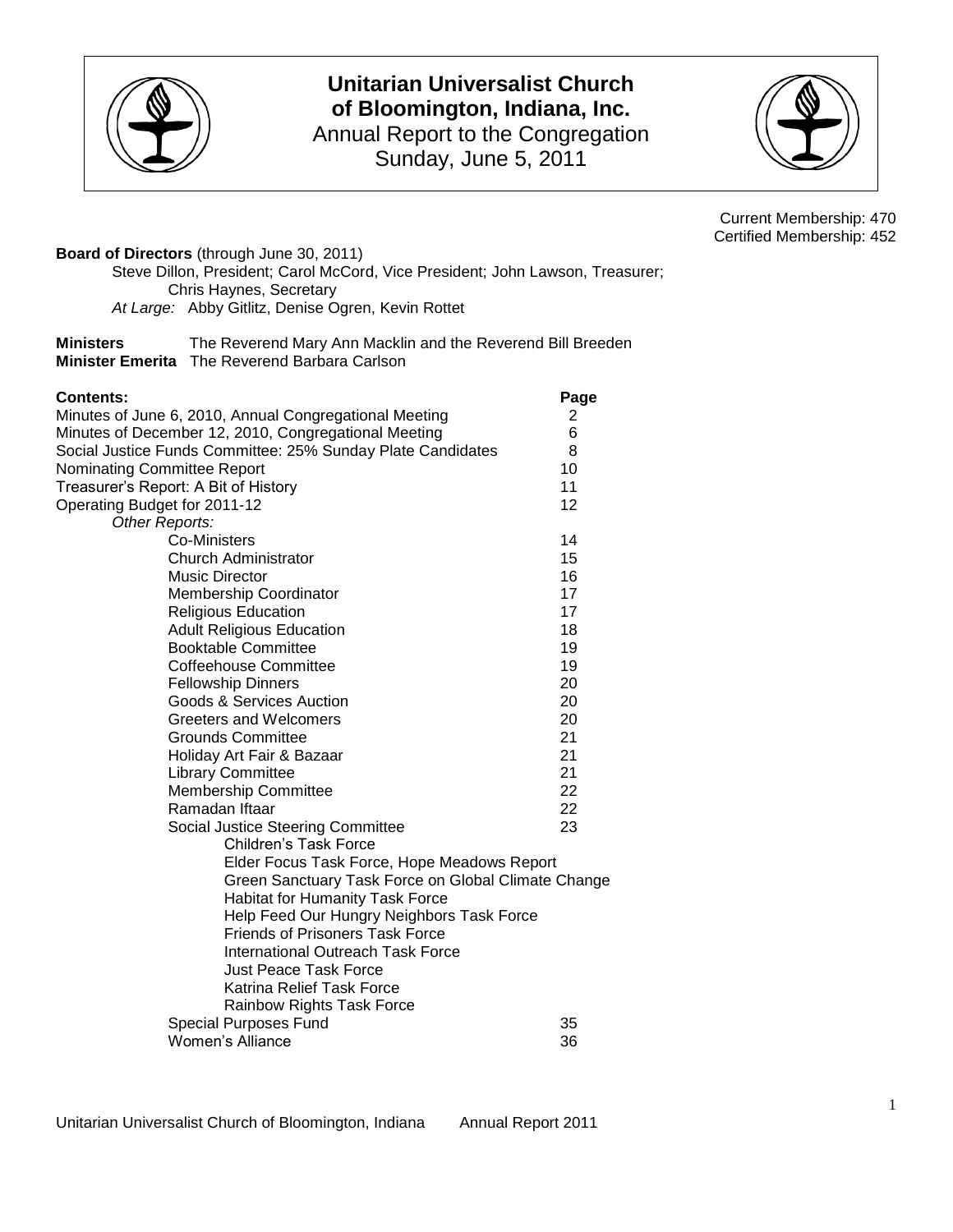### **Unitarian Universalist Church of Bloomington Minutes of the June 6, 2010 Congregational Meeting**

### **Contents**

- \* Change and Management Transition
- \* Quorum Report
- \* Motion: By-Law Change Removing Program Team
- \* Recognition of Program Team Members
- \* Nominating Committee Slate of Candidates
- \* Motion: Approve Slate of Candidates
- \* Motion: Revise Bylaw 5.8
- \* Vote on 25% Plate Recipient
- \* Outstanding Service Awards
- \* Recognition of Retiring Board Members
- \* 2010-2011 Operating Budget
- \* Motion: Approve 2010-2011 Operating Budget
- \* Announcement of the 25% Plate Recipient
- \* President's Remarks
- \* Motion: Approval of Minutes
- \* Motion to Adjourn

Call to order by G.K. Rowe, President, at 4:07 PM

Chalice Lighting and Reading by Reverend Mary Ann Macklin and Reverend Bill Breeden

G.K. Rowe introduced Guy Loftman as Parliamentarian.

Change and Management Transition

Libby DeVoe and Jackie Hall made a presentation on the dynamics of congregational change.

President G.K. Rowe made presented a overview of organizational lifecycle stages.

Reverend Bill Breeden and Reverend Mary Ann Macklin presented an illustration of our current organizational structure, in which our co-ministers, in their ministerial role, and the Board of Directors report directly to the congregation, and in administrative matters our Executive Minister, Reverend Mary Ann Macklin, reports to the Board.

#### Quorum Report

Chris Haynes, Secretary, reported a quorum of 76 members in attendance (45 required) at 4:40 PM.

Motion: By-Law Change Removing Program Team

Remove by-law 4.11 Program Team.

Moved by Jan Skinner, second by Steve Dillon

Vote: approved unanimously Recognition of Program Team Members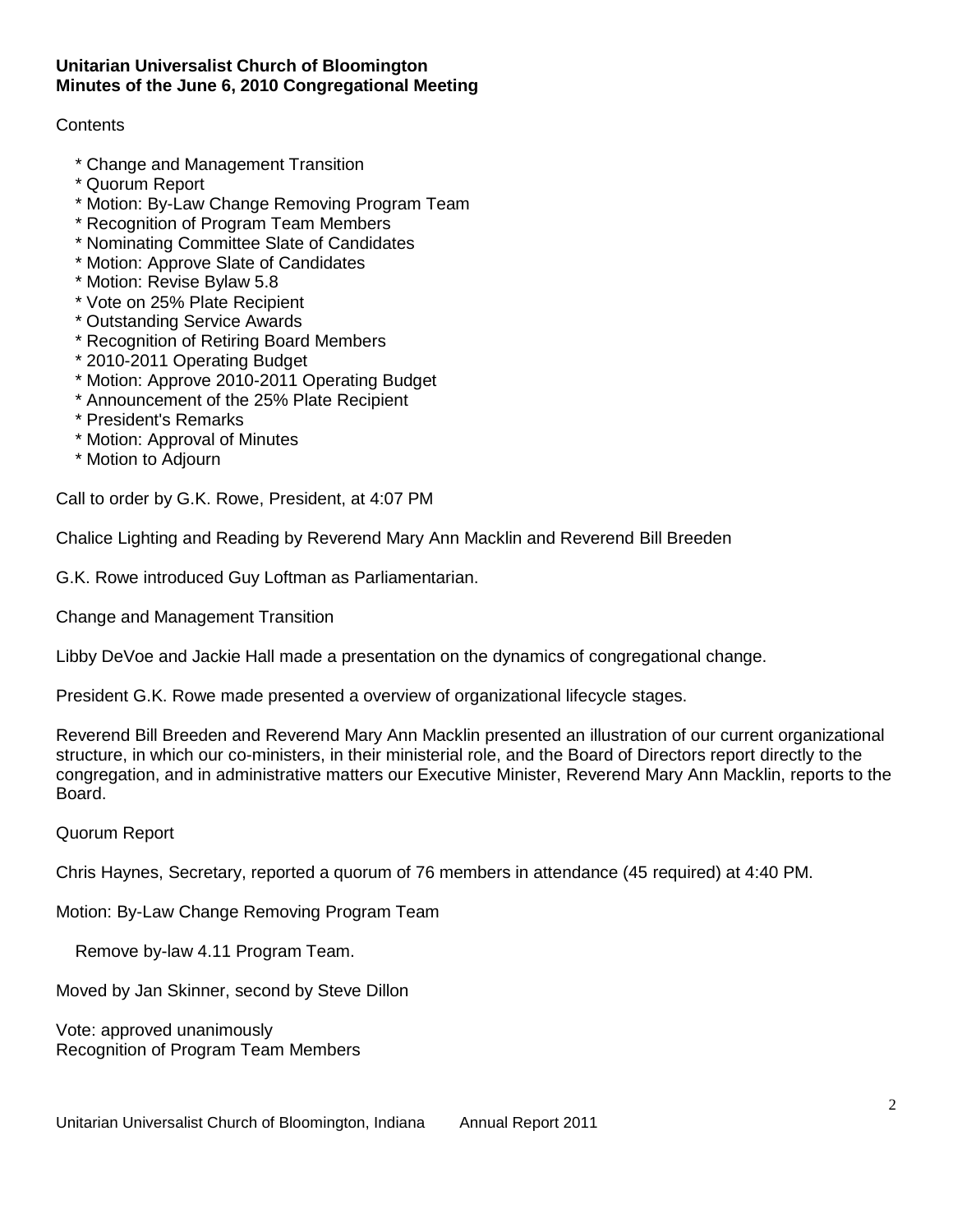Reverend Macklin and Amy Taylor (Program Team Board liaison) thanked for their service the Program Team members: Patty Callison, Diane Gregory, Kevin Woodruff, Connie Loftman, Jackie Hall, John Woodcock. Through their efforts the Program Team played a valuable role in our governance transition.

Nominating Committee Slate of Candidates

Jan Skinner, Nominating Committee Chair, presented the following slate of candidates on behalf of the Committee:

- \* Steve Dillon President
- \* Carol McCord Vice-President
- \* John Lawson Treasurer
- \* Abby Gitlitz At-Large Board Member
- \* Karen Jewell Special Purposes Fund
- \* Anne Haynes Nominating Committee, July 2010-June 2013
- \* Bob Flynn Nominating Committee, July 2010-June 2012

Motion: Approve Slate of Candidates

Moved by Jan Skinner, second by Steve Dillon.

Vote: approved unanimously Motion: Revise Bylaw 5.8

Jan Skinner, Nominating Committee Chair, presented the following Nominating Committee motion:

Modify Bylaw 5.8 to read as follows:

 5.8 Leadership Cultivation Committee. The Church shall have a leadership cultivation committee, which shall recruit candidates for elected positions within the church organization and shall provide opportunities both within and outside the church for leadership training. All nominations shall be made in accordance with the Church Diversity Policy set forth in Paragraph 2.3 of these Bylaws. When a committee within the church cannot find its own chair, the Leadership Cultivation Committee may be requested to work with the committee. The Leadership Cultivation Committee shall hold meetings at regular intervals throughout the year. When appropriate, the committee shall identify and publicize posts for which vacancies are expected.

 The Leadership Cultivation Committee's membership shall consist of at least one Board member, normally the Vice-President or the President, and three elected members, none of whom shall be members of the Board of Directors. The Leadership Cultivation Committee shall select its own chair. The non-Board committee members shall be elected to overlapping three-year terms, one member chosen each year. Nominees for the Leadership Cultivation Committee shall be selected by the Leadership Cultivation Committee and elected at the Spring annual meeting. Elected committee members shall not serve two successive elected terms. Paid professional staff members shall not be eligible to serve on the leadership cultivation committee with the exception that a minister shall serve ex-officio, non-voting on the Leadership Cultivation Committee.

 The Leadership Cultivation Committee shall provide potential nominees for elected positions with a job description identifying job responsibilities and term of office, confirm willingness to accept those responsibilities, and nominate a slate of candidates recommended to fill elected offices. That slate shall be circulated to the members of the Congregation along with notice of the Spring meeting. Nominations from the floor shall be permitted, with the consent of the nominee.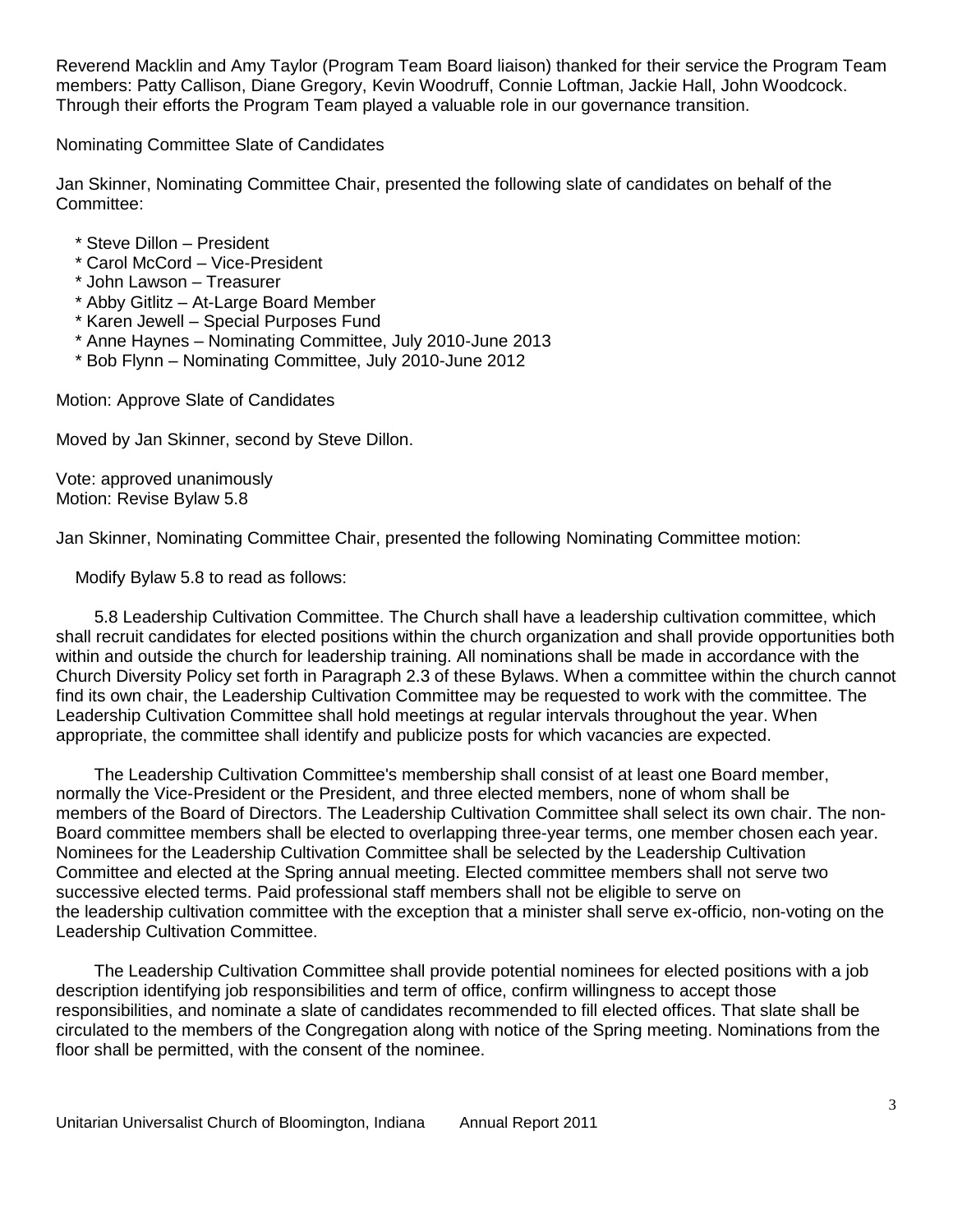#### Vote on 25% Plate Recipient

25% of our Sunday Plate Offering (excluding pledge payments) is dedicated to a local agency or project. A paper-ballot vote for the recipient of these funds in the coming fiscal year was initiated, with the following candidates:

\* Big Brothers Big Sisters of South Central Indiana

\* Lotus Education & Arts Foundation (LEAF)

\* People and Animal Learning Services, Inc. (PALS)

#### Outstanding Service Awards

The annual Outstanding Series Awards were presented to Chris Clothier and Guy Loftman.

Reverend Mary Ann Macklin offered the following appreciation of Chris

#### Clothier's service.

 Chris has served as served as Vice President, President, Past President of this congregation. She was a Chalice Circles Facilitator for several years, was on the Chalice Circle Executive Team as a member and then as Co-Chair. She attended the Small Group Ministry Institute at The Mountain in 2008. Chris has served on countless committees, including our Expanding the Circle Committee, which worked for almost two years to engineer our move from one Sunday service to two. She has served often as a greeter, has been a greeter trainer and helped create part of that training.

 Chris is a person who empowers others without calling attention to her own efforts. She can always be counted on, no matter what the job, to do what needs to be done creatively, thoroughly and energetically. She is constantly trying to improve her own leadership skills and to help others develop their skills, and her joy in serving is positively contagious.

 She has promoted Midwest Leadership School within our church by organizing a forum in 2003 to promote the school, talking about it at a Sunday service, promoting it at other appropriate opportunities and encouraging likely candidates to consider attending. During her long service on our Board of Directors Chris encouraged Board members to take on leadership opportunities and coached them in the process.

 Chris took her passion for leadership outside of our church, as her peers on the staff of MWLS appointed her Dean in 2003, and then Chair in 2004, of the school. This required her to travel several times during the year to planning meetings and to work year round on organizational matters, on top of her already full plate in our church and a full-time job. She also has served the Heartland District as a delegate for several years and helped to host a MWLS alumni meeting at the District conference. Chris has also attended General Assembly as a delegate.

 While Chris has taken a self-imposed, well deserved sabbatical from lay leadership recently, she has never flagged in her dedication to lay leadership development or her passion for service to this congregation. We owe a great deal to Chris, and are extremely fortunate to have her one of our long time dedicated members and leaders of our congregation. It is an honor to present Chris Clothier with this award this year, 2010.

Reverend Bill Breeden offered an appreciation of Guy Loftman's service as the church's legal counsel for thirty years.

#### Recognition of Retiring Board Members

Appreciation was offered for the service of retiring Board of Directors members Amy Taylor, Andrea Murray, and G.K. Rowe. Reverend Mary Ann Macklin honored the exceptionally long service of G.K. Rowe, most recently in the role of President.

#### 2010-2011 Operating Budget

John Lawson, Treasurer, presented the attached proposed fiscal year 2010-2011 Operating Budget for Congregational Approval and highlighted the following: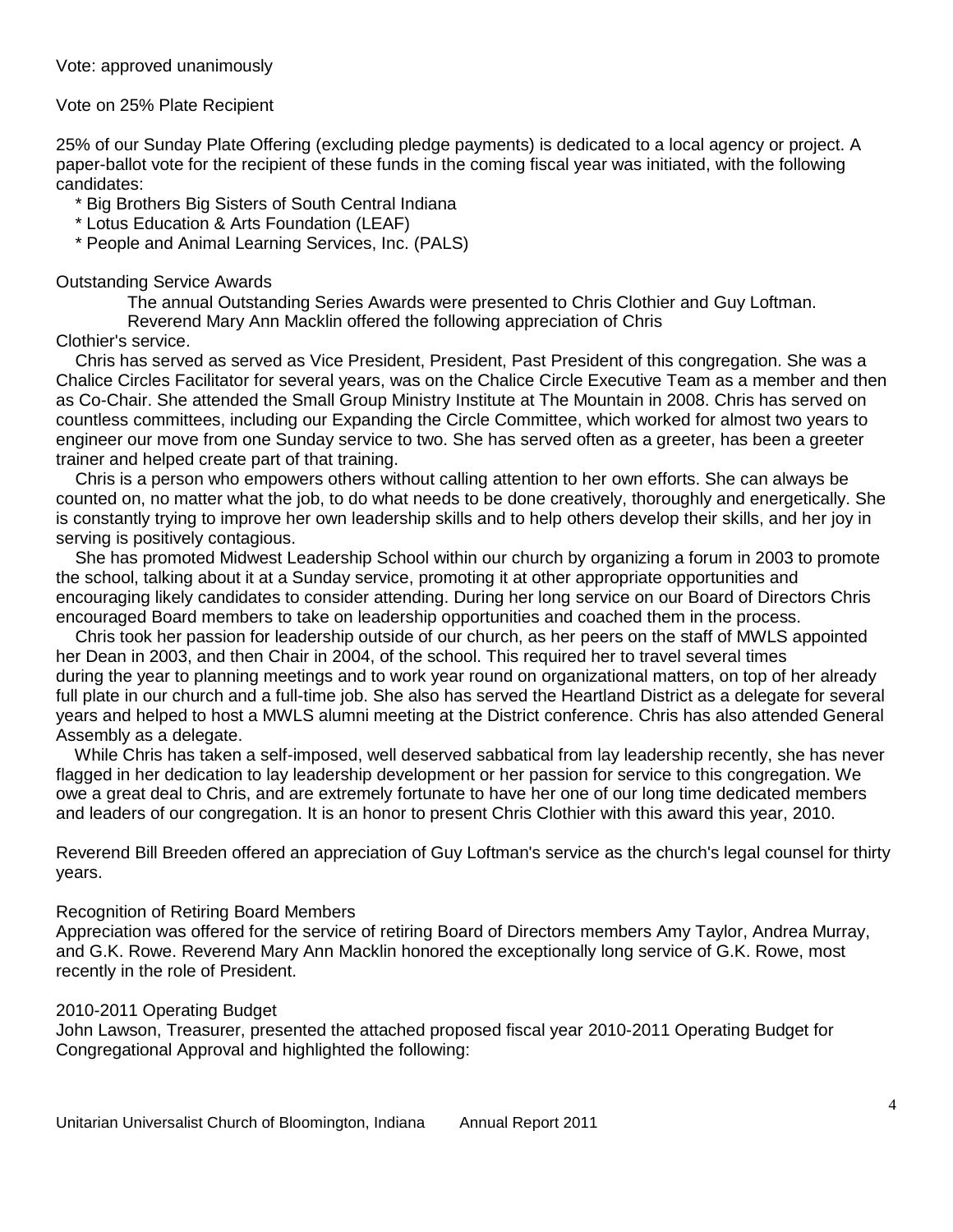Features of proposal:

1. Cost of living increase 2% for employees

2. Keep budget increase below projected income increase

Propose planned deficit at \$6000.

1. Status of fund drive: \$413,020; plan \$420,000

 2. Current (May 2010) 2009-10 operating balance deficit of \$23320; pledge receipts are approximately \$16000 below where they should be.

Previous operating balance of \$13110 will cover some of 2009-10 deficit.

3. Prepaid 2010-11 pledges are better than previous two years (\$32464)

 4. Plan to work with administration to bring 2010-11 operating budget deficit, currently at \$12587, down to \$6000. Adjustments needed will depend on additional pledges between now and end of fiscal year.

Motion: Approve 2010-2011 Operating Budget

1. Approve the presented operating budget with deficit at or below \$6000

2. Approve the presented strategy to bring budget deficit to that level without second congregational meeting

Moved by Kathy Sideli, second by Doris Wittenburg Vote: approved unanimously

Announcement of the 25% Plate Recipient

People and Animal Learning Services, Inc. (PALS) received the most votes to receive 25% of the Sunday Plate offering in the coming fiscal year.

President's Remarks

Retiring Board of Directors President G.K. Rowe offered remarks of appreciation looking back on his Board service.

Motion: Approval of Minutes

The Board is empowered to approve minutes of this meeting at a future Board meeting.

Moved by Chris Haynes, second by Ruellen Fessenbecker

Vote: approved by acclamation

Motion to Adjourn

Moved by Steve Dillon, second by Chris Haynes

Vote: approved by acclamation

The meeting adjourned at 5:19 p.m.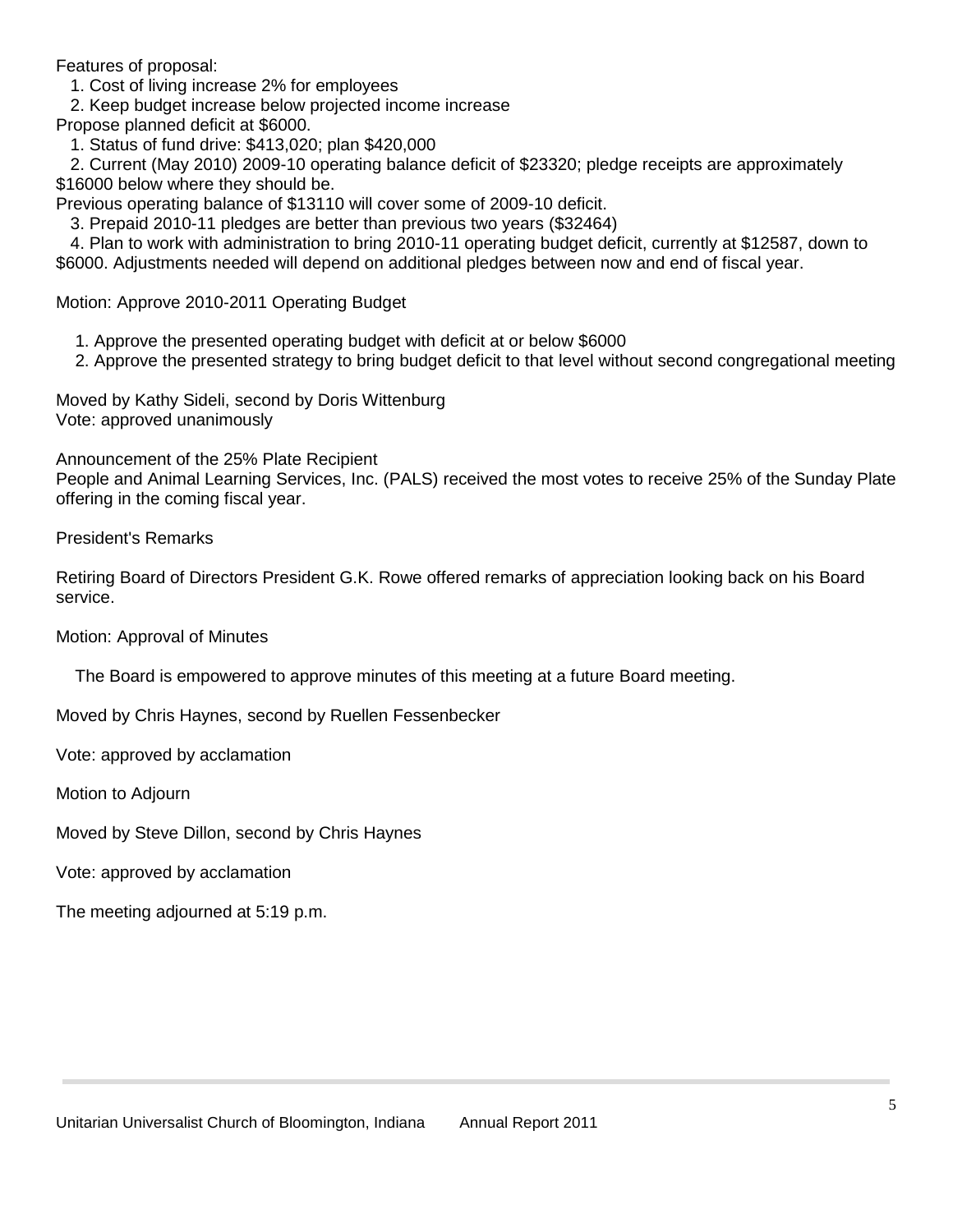#### **Unitarian Universalist Church of Bloomington**

#### **Unapproved Minutes of the December 12, 2010 Congregational Meeting**

Contents

- [Board of Directors Governance Report](http://www.uubloomington.org/webmail/src/view_text.php?mailbox=INBOX&passed_id=15&startMessage=1&override_type0=text&override_type1=html&ent_id=2#board-of-directors-governance-report)  $\bullet$
- [Executive Minister's Report](http://www.uubloomington.org/webmail/src/view_text.php?mailbox=INBOX&passed_id=15&startMessage=1&override_type0=text&override_type1=html&ent_id=2#executive-minister-s-report)
- [Treasurer](http://www.uubloomington.org/webmail/src/view_text.php?mailbox=INBOX&passed_id=15&startMessage=1&override_type0=text&override_type1=html&ent_id=2#treasurer)  $\bullet$
- [Leadership Cultivation Committee](http://www.uubloomington.org/webmail/src/view_text.php?mailbox=INBOX&passed_id=15&startMessage=1&override_type0=text&override_type1=html&ent_id=2#leadership-cultivation-committee)
- [Motion: Approval of Minutes](http://www.uubloomington.org/webmail/src/view_text.php?mailbox=INBOX&passed_id=15&startMessage=1&override_type0=text&override_type1=html&ent_id=2#motion-approval-of-minutes)
- [Motions: Proposed By-law Amendments](http://www.uubloomington.org/webmail/src/view_text.php?mailbox=INBOX&passed_id=15&startMessage=1&override_type0=text&override_type1=html&ent_id=2#motions-proposed-by-law-amendments)
- [Faith Formation 2020 Workshop Proposal](http://www.uubloomington.org/webmail/src/view_text.php?mailbox=INBOX&passed_id=15&startMessage=1&override_type0=text&override_type1=html&ent_id=2#faith-formation-2020-workshop-proposal)
- $\bullet$ [Motion: Faith Formation 2020 Workshop funding](http://www.uubloomington.org/webmail/src/view_text.php?mailbox=INBOX&passed_id=15&startMessage=1&override_type0=text&override_type1=html&ent_id=2#motion-faith-formation-2020-workshop-funding)
- [Green Spaces Initiative: The Next Steps](http://www.uubloomington.org/webmail/src/view_text.php?mailbox=INBOX&passed_id=15&startMessage=1&override_type0=text&override_type1=html&ent_id=2#green-spaces-initiative-the-next-steps)
- [Motion: Green Spaces Initiative capital campaign](http://www.uubloomington.org/webmail/src/view_text.php?mailbox=INBOX&passed_id=15&startMessage=1&override_type0=text&override_type1=html&ent_id=2#motion-green-spaces-initiative-capital-campaign)  $\bullet$
- $\bullet$ [Motion: Thanks to Green Spaces Initiative Taskforce](http://www.uubloomington.org/webmail/src/view_text.php?mailbox=INBOX&passed_id=15&startMessage=1&override_type0=text&override_type1=html&ent_id=2#motion-thanks-to-green-spaces-initiative-taskforce)
- [Co-Ministers' Report and Closing Words](http://www.uubloomington.org/webmail/src/view_text.php?mailbox=INBOX&passed_id=15&startMessage=1&override_type0=text&override_type1=html&ent_id=2#co-ministers-report-and-closing-words)
- [Quorum Report](http://www.uubloomington.org/webmail/src/view_text.php?mailbox=INBOX&passed_id=15&startMessage=1&override_type0=text&override_type1=html&ent_id=2#quorum-report)
- [Motion to Adjourn](http://www.uubloomington.org/webmail/src/view_text.php?mailbox=INBOX&passed_id=15&startMessage=1&override_type0=text&override_type1=html&ent_id=2#motion-to-adjourn)

**Call to order** by Steve Dillon, President, at 4:10 PM

**Chalice Lighting and Reading** by Reverend Mary Ann Macklin and Reverend Bill Breeden

Steve Dillon introduced Guy Loftman as Parliamentarian.

#### **[Board of Directors Governance Report](http://www.uubloomington.org/webmail/src/view_text.php?mailbox=INBOX&passed_id=15&startMessage=1&override_type0=text&override_type1=html&ent_id=2#id1)**

Steve Dillon, President, reported that the recent transition of the board to Policy Governance was going well.

#### **[Executive Minister's Report](http://www.uubloomington.org/webmail/src/view_text.php?mailbox=INBOX&passed_id=15&startMessage=1&override_type0=text&override_type1=html&ent_id=2#id2)**

Reverend Mary Ann Macklin reported that she was "amazed" with how well the Policy Governance model is working for us. Amy Tailor, a recent member of our Board, now serves as President of our Unitarian Universalist Association Heartland District, which is most appreciative of her service.

#### **[Treasurer](http://www.uubloomington.org/webmail/src/view_text.php?mailbox=INBOX&passed_id=15&startMessage=1&override_type0=text&override_type1=html&ent_id=2#id3)**

John Lawson, Treasurer, thanked the congregation for its financial support and reported that our operating budget is in the best shape it has been in for the last five years. He concluded that we were in an excellent position for the proposed capital campaign.

#### **[Leadership Cultivation Committee](http://www.uubloomington.org/webmail/src/view_text.php?mailbox=INBOX&passed_id=15&startMessage=1&override_type0=text&override_type1=html&ent_id=2#id4)**

Jan Skinner, chair of the Leadership Cultivation Committee, began by noting the recent change in the committee's name from Nominating Committee. The fall Leadership 101 training was highly successful. The Faith Formation 2020 Workshop opportunity was outlined and has the Committee's strong endorsement.

#### **[Motion: Approval of Minutes](http://www.uubloomington.org/webmail/src/view_text.php?mailbox=INBOX&passed_id=15&startMessage=1&override_type0=text&override_type1=html&ent_id=2#id5)**

Unitarian Universalist Church of Bloomington, Indiana Annual Report 2011

6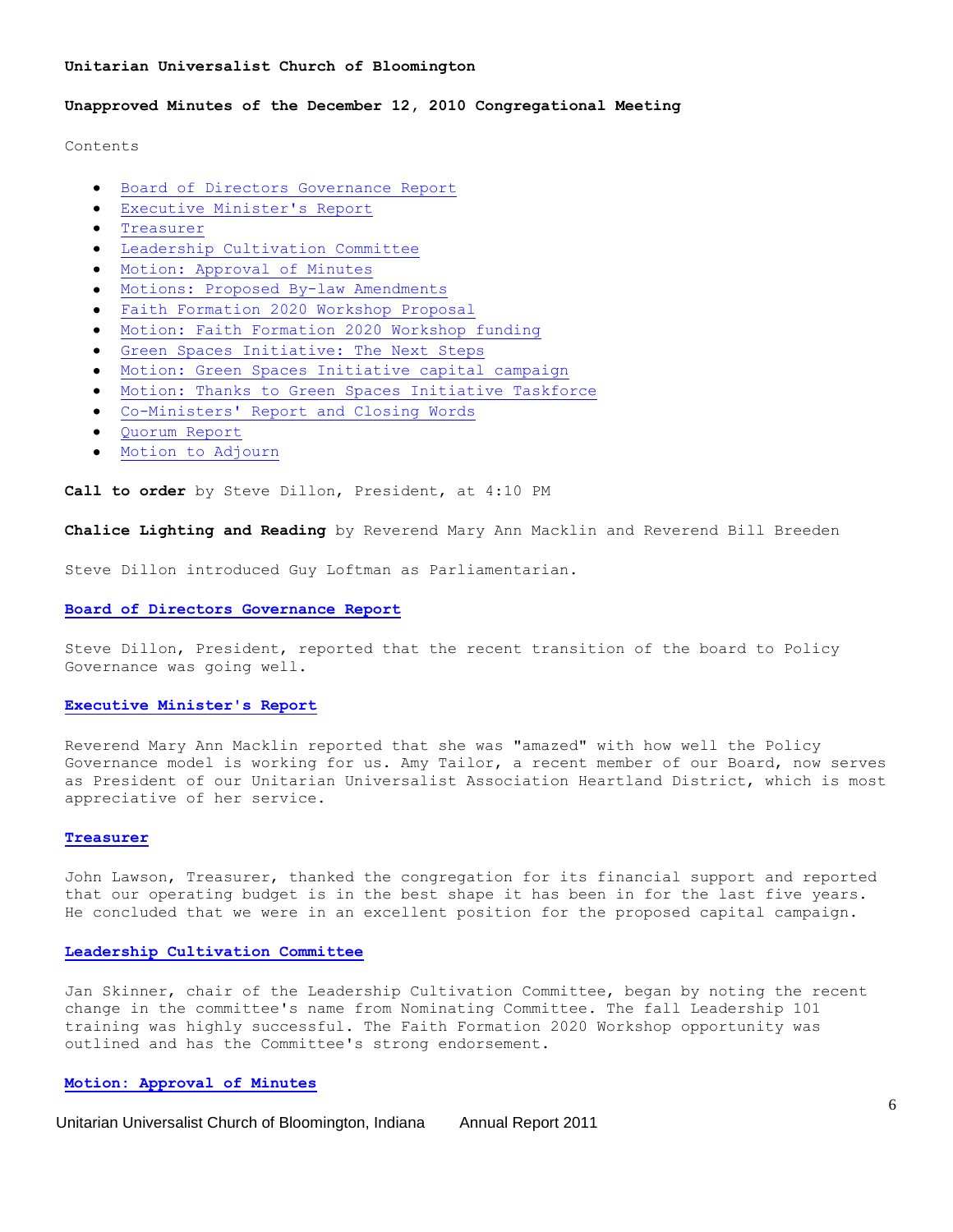The Board is empowered to approve minutes of this meeting at a future Board meeting. Moved by Jan Skinner, second by Abby Gitlitz Vote: approved unanimously

#### **[Motions: Proposed By-law Amendments](http://www.uubloomington.org/webmail/src/view_text.php?mailbox=INBOX&passed_id=15&startMessage=1&override_type0=text&override_type1=html&ent_id=2#id6)**

4.9 Budget change: "10% or \$1,000 to whichever is greater" to "\$3,000". Moved by Jan Skinner and Connie Loftman Vote: approved unanimously B. 5.53 Vice-President: delete "The Vice-President will also serve as Chairperson of the Counsil." Moved by Jack King, Ruellen Fessenbecker Vote: approved unanimously

#### **[Faith Formation 2020 Workshop Proposal](http://www.uubloomington.org/webmail/src/view_text.php?mailbox=INBOX&passed_id=15&startMessage=1&override_type0=text&override_type1=html&ent_id=2#id7)**

Reverend Mary Ann Macklin reported on the opportunity for this church to host a Faith Formation 2020 Workshop, designed to specifically address social justice issues. This workshop makes use of research on congregational trends in the next 20 years. The workshop would be open to all church members without charge and for a small registration fee to congregants from area churches.

Clark Miller, chair of the Special Purposes Fund Committee, voiced the Committee's endorsement of the proposal to provide \$3,000 in support of this Workshop from the Lundin Special Purposes fund, which is intended to support social justice work.

#### **[Motion: Faith Formation 2020 Workshop funding](http://www.uubloomington.org/webmail/src/view_text.php?mailbox=INBOX&passed_id=15&startMessage=1&override_type0=text&override_type1=html&ent_id=2#id8)**

The Special Purposes Fund is directed to disburse the amount of \$3,000 from social justice funds for the Faith Formation 2020 Workshop scheduled in February, 2011. Moved by Clark Miller, second by Connie Loftman Vote: approved unanimously

#### **[Green Spaces Initiative: The Next Steps](http://www.uubloomington.org/webmail/src/view_text.php?mailbox=INBOX&passed_id=15&startMessage=1&override_type0=text&override_type1=html&ent_id=2#id9)**

Cynthia Port and Libby Devoe, co-chairs of the Green Spaces Initiative Taskforce, reported on recent developments and the next major step, which is a capital campaign to fund this initiative.

They provided the following cost breakdown of the all-inclusive plan:

- Exterior Site: \$340,000 (drainage, parking lots, sidewalks, traffic flow, landscaping, etc.)
- Courtyard: \$300,000 (re-grading, play equipment, pavilion, patio, landscaping, etc.)
- Building Upgrades: \$200,000 (windows, carpets, lighting, covered entry, etc.)
- Meeting Room: \$40,000 (Speakers, lighting, electrical, video)
- Maintenance Reserve Fund: \$60,000 (for ongoing maintenance needs)
- Future Growth Fund: \$40,000
- Social Justice 5%: \$50,000

The previous capital campaign compared with the current proposal as follows: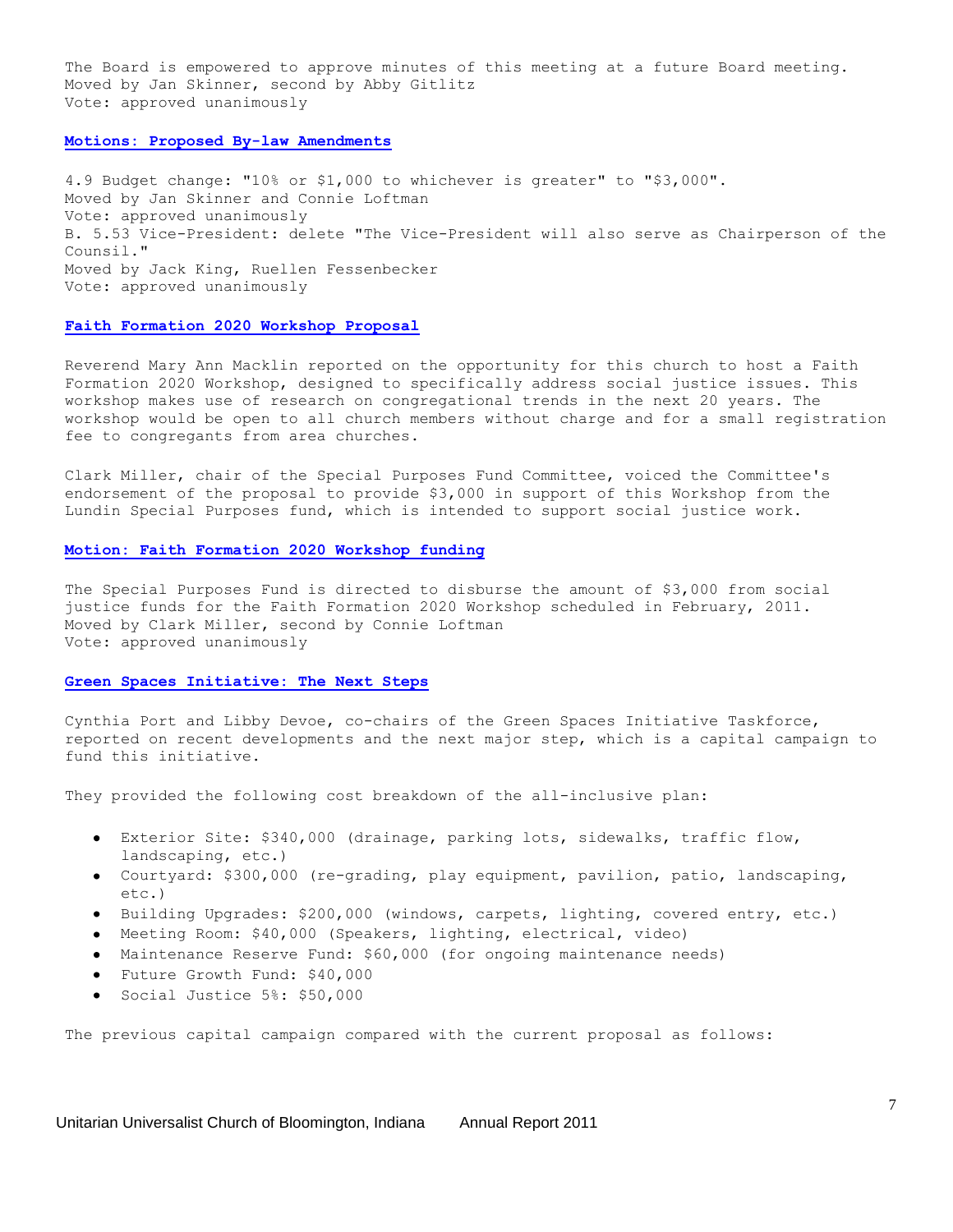|              |           | <b>Year Membership Operating Budget Capital Campaign</b> |
|--------------|-----------|----------------------------------------------------------|
| 1997 300     | \$168,000 | $\frac{$725,000}{$                                       |
| $ 2011 $ 450 | \$492,000 | $\left  \$1,000,000 \right\rangle$                       |

Reports were also made on how the 3% allocated for social justice initiatives in the last capital campaign was utilized, and the great value of "sweat equity" in realization of the last capital campaign's goals.

#### **[Motion: Green Spaces Initiative capital campaign](http://www.uubloomington.org/webmail/src/view_text.php?mailbox=INBOX&passed_id=15&startMessage=1&override_type0=text&override_type1=html&ent_id=2#id10)**

Start a capital campaign to fund our Green Spaces Initiative with 5% of the total raised dedicated to the Social Justice Fund. Moved by Libby Devoe, second by Abby Gitlitz Vote: approved unanimously

#### **[Motion: Thanks to Green Spaces Initiative Taskforce](http://www.uubloomington.org/webmail/src/view_text.php?mailbox=INBOX&passed_id=15&startMessage=1&override_type0=text&override_type1=html&ent_id=2#id11)**

The congregation thanks the Green Spaces Initiative Taskforce for their five years of hard work. Moved by Jan Skinner, second by David Keppel Vote: approved unanimously

#### **[Co-Ministers' Report and Closing Words](http://www.uubloomington.org/webmail/src/view_text.php?mailbox=INBOX&passed_id=15&startMessage=1&override_type0=text&override_type1=html&ent_id=2#id12)**

Reverend Mary Ann Macklin noted many congregants reported their fondest memories of church life were in contributing "sweat equity". Reverend Bill Breeden reported gratitude for serving a congregation with such enthusiasm, and they both offered closing words.

#### **[Quorum Report](http://www.uubloomington.org/webmail/src/view_text.php?mailbox=INBOX&passed_id=15&startMessage=1&override_type0=text&override_type1=html&ent_id=2#id13)**

Chis Haynes, Secretary, reported a quorum of 57 members in attendance (46 required).

#### **[Motion to Adjourn](http://www.uubloomington.org/webmail/src/view_text.php?mailbox=INBOX&passed_id=15&startMessage=1&override_type0=text&override_type1=html&ent_id=2#id14)**

Moved by David Cox, second by Jan Skinner

Vote: approved by acclamation

**The meeting adjourned at 5:15**

**\*\*\***

# **Special Report Social Justice Funds Committee**

Unitarian Universalist Church, Bloomington, IN

### **25% Fund Recipient for 2011-12 to be Chosen June 5**

At our annual congregational meeting on June 5 at 4:00 p.m., the members attending will vote on which of the following agencies will be the next recipient of 25% of Sunday plate offerings: Monroe County Court Appointed Special Advocates for Children, Planned Parenthood of Indiana, or Volunteers in Tutoring Adult Learners.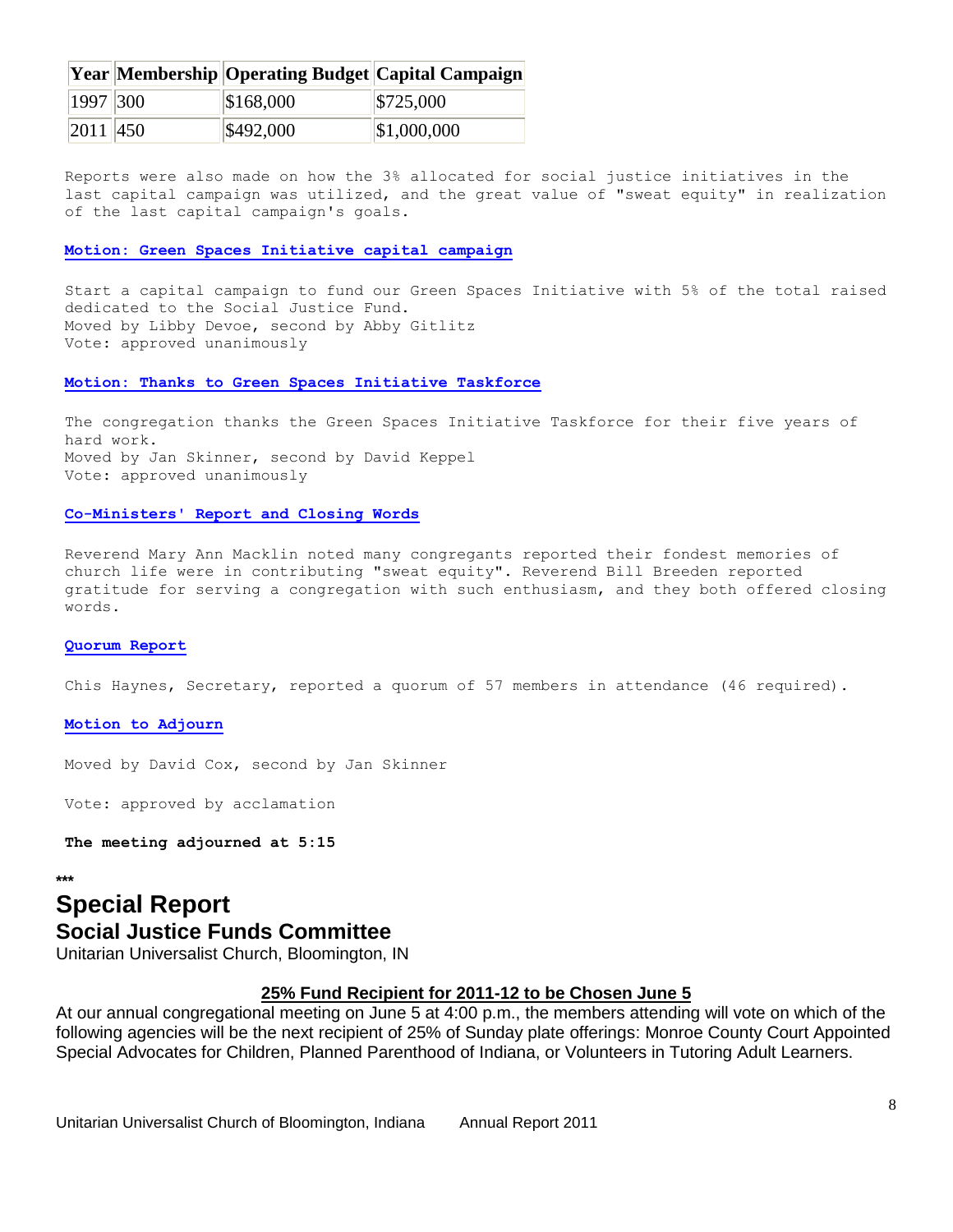Please make sure to attend the annual congregational meeting on June 5 to vote for the agency of your choice.

# **Monroe County CASA, Inc**

### **Nominated by Ken Pimple**

Monroe County CASA, Inc., [\(http://www.monroecountycasa.org/\)](http://www.monroecountycasa.org/) was established in 1983 and became an independent, non-profit program in 2009. CASA stands for Court Appointed Special Advocates, a national organization.

CASA serves children up to age 18 who have been adjudicated as a Child in Need of Services (CHINS) due to abuse or neglect by their parents or caregivers. CASA recruits, screens, trains, and supervises community volunteers who provide advocacy services to CHINS, thereby ensuring that they receive needed services and find a safe, permanent home.

We currently must train 40-50 new volunteers to keep up with our case load. Volunteers contribute 8,000- 10,000 hours of service yearly, making CASA services extremely cost-effective.

CASA helps about 400 children per year, but generally has 20-40 children on a waiting list. Additional funds would help us reduce the waiting list by paying for advertising and additional training.

Other county programs have shown that advertising can significantly increase the number of people who learn about and volunteer for CASA.

We currently hold 3 classes per year; with \$900 we could offer a fourth.

Added visibility provided by advertising could raise community awareness to a tipping point that would ensure a steady stream of financial contributions and volunteers.

## **Planned Parenthood of Indiana**

### **Nominated by Marjorie Crosby and David Keppel**

On May 10, Indiana Governor Mitch Daniels signed HEA 1210 into law. HEA 1210 is intended to cut off all public funding for Planned Parenthood of Indiana, depriving thousands of low-income women and men of the preventive, reproductive health care they rely on. Indiana is the first state in the nation to ban Planned Parenthood from receiving Medicaid family planning funding. That funding pays for services including birth control, cancer screenings, HIV testing, and more. In Monroe County in 2010, PPIN served 5,485 patients and provided 876 Pap tests, 1,056 Chlamydia tests, 1,053 Gonorrhea tests, 906 pregnancy tests, and 448 HIV tests at its Bloomington health center.

"By signing this bill, the governor has put the health care of thousands of Hoosiers who rely on federal funding at risk," said PPIN President and CEO Betty Cockrum. "However, we're not going to let that happen. We will see all patients who rely on federal funding … and will cover those costs out of our Women's Health Fund as long as we can." Our Church has the opportunity to support this fund. Doing so would affirm the value that we place on reproductive health care for women and men.

## **VITAL – Volunteers in Tutoring Adult Learners**

### **Nominated by John Lawson**

VITAL volunteer tutors help community members improve their lives through literacy. VITAL serves adults who need to improve reading, writing, comprehension, basic math, and English language skills. VITAL serves approximately 70 individuals every week in one-to-one tutoring pairs or in ESL Conversation Practice classes. The literacy needs that are being addressed vary from the very lowest literacy levels to community college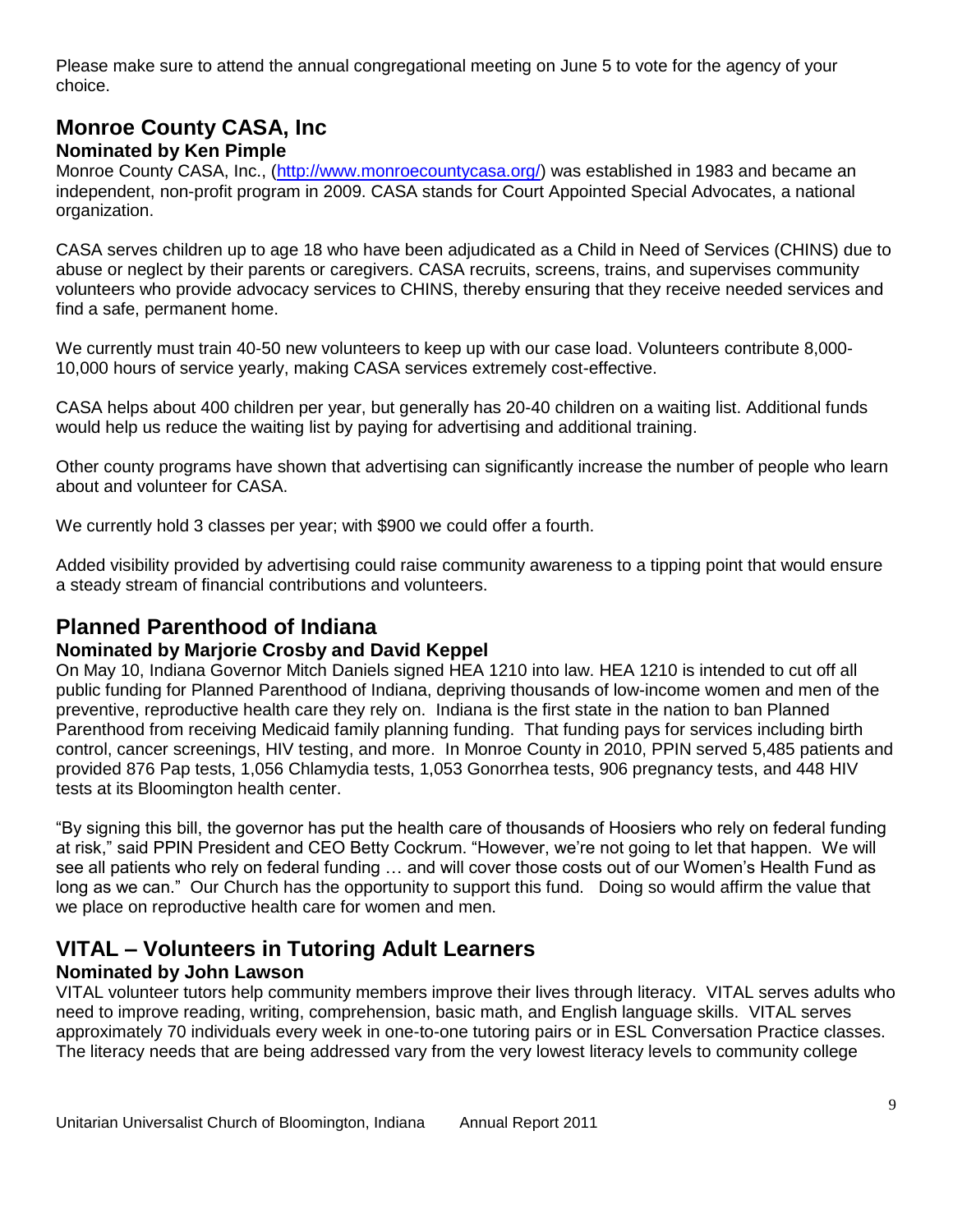level vocabulary, and everything in between. **What all learners share is the reality that literacy is necessary for a productive life and that literacy is an equalizer.** 

VITAL participants have many barriers to overcome and come from all walks of life. We are committed to providing a welcoming environment and we understand the power of relationship. VITAL services may include job search tutoring, serving individuals with aphasia, computer coaching, being a reading partner for someone with developmental disabilities, or working with recently incarcerated individuals.

The program's success is dependent on its pool of dedicated volunteers, who are dependent on VITAL for upto-date training, materials, and mentoring. Funds donated by UU Church would be used for those purposes, and include: consumable materials – supplies and workbooks that can be used and kept by participants, and training workshops on specific strategies provided by experts.

# **Nominating Committee Report – May 2011**

**Election to Be Held at Congregational Meeting, Sunday, June 5 at 4:00 p.m.**  If elected, all terms begin July 1, 2011.

**Chris Haynes** joined the church in 1994 and began serving as an YRUU facilitator and Youth Advisory Committee chair. Since then I have served as ARE committee chair, as an RE and OWL program instructor, as webmaster, and as a chalice circle facilitator. I've led a number of ARE events and been a member of the long term planning committee, the chalice circle planning committee, the web committee, and the denominational affairs committee. Currently I serve as Board Secretary (second term) and on the sound committee. Board secretary, 2 year term, 2011-2013.

**John Lawson** and his wife Julie moved back to Bloomington after he retired from the Federal Government in 2002. We started attending the UU Church because first Julie and then both of us were looking for a place to sing. We very quickly found a spiritual home here and became members in 2005. John has served as Board Treasurer since 2008. 2 year term, 2011-2013.

**John Summerlot** chose the Unitarian Universalist Church of Bloomington as the first church I have ever been a member of for several reasons. Raised an agnostic within a Christian culture, traveling the world, earning degrees in religion, philosophy, and history, and marriage to someone raised Irish Catholic, I found the church a welcoming place that allowed for exploration and self-definition without discounting our past. Secondly, I enjoy the diverse religious education program available for my family which includes three young children. Lastly, I enjoyed the free exchange of ideas among members and ministers along with the commitment of the church to serving the greater good. As I have learned more about UU, I have realized that it fits me like no other faith tradition I have encountered and I really can't see myself anywhere else. I am pleased to be nominated for the Board of Directors and I see it as an opportunity to not only further explore both UU and the world of (semi)organized religion but also a chance to give back to a community that has given much to myself and my family. At-Large Member of the Board, 2 year term, 2011-2013.

**Kevin Rottet** has been involved in many church activities since 2004: four years with the church auction committee; some work with other committees (IOTF, Rainbow Rights); twice a member of chalice circles; has attended numerous Adult RE classes; regular participant in Fellowship dinners; Booktable staffer; recently helped launch the Book Discussion Group. A couple summers ago he served as a delegate to GA in Salt Lake City. At-Large Member of the Board, 2 year term, 2011- 2013.

**Lloyd Orr** joined in the early sixties and has served on the Board several times - 70's through 2005—along with three stints as treasurer. He served on the building and RE committees in the 60's and 70's. Lloyd managed the finances for the late nineties building project and served on SPF in the nineties. He set up the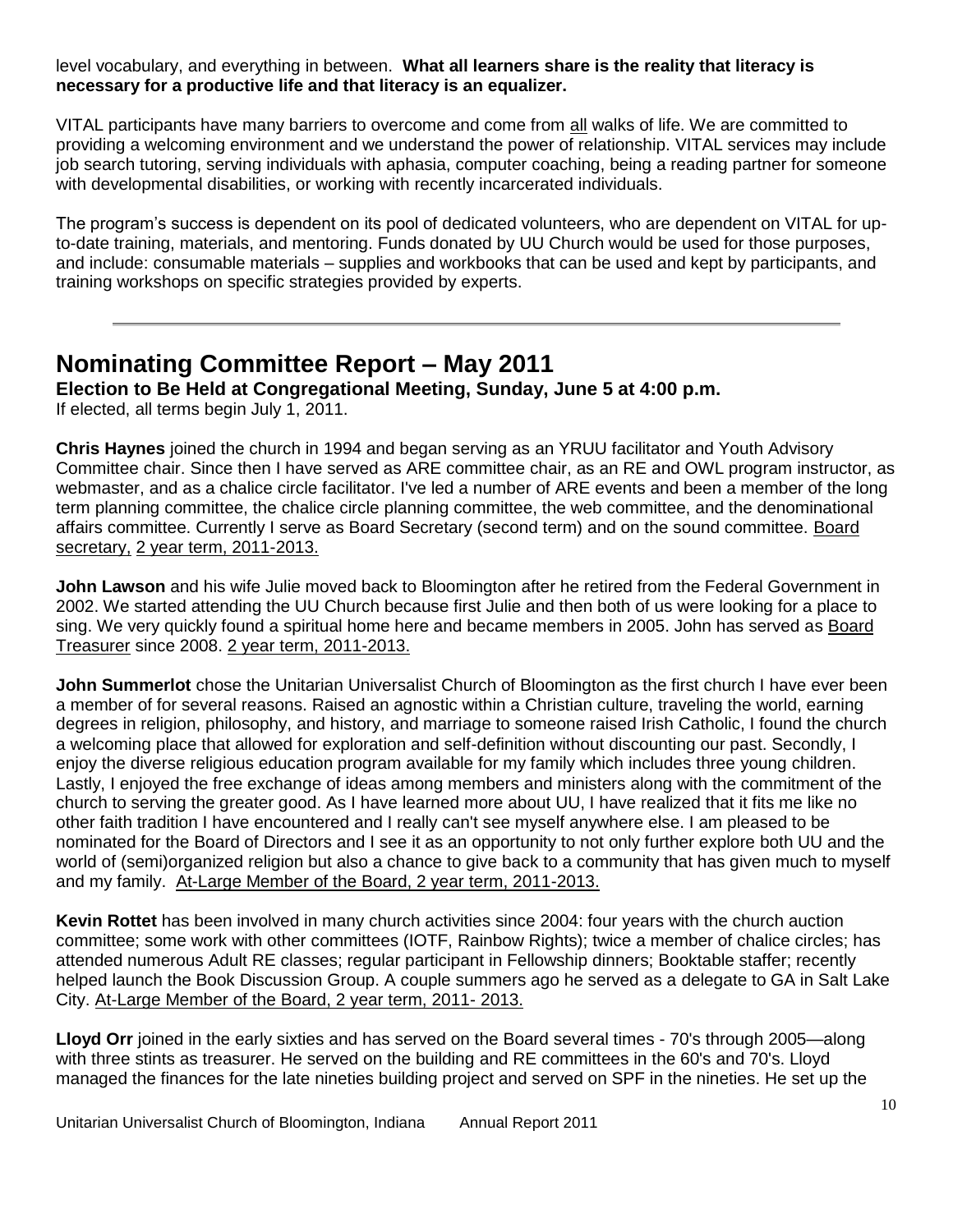fund structure and the procedure for drawing income from the endowment. Currently on the auction, finance, and planned giving committees. Special Purposes Fund, 3 yr term, 2011-2014.

**Kelly Rockhill** joined UU in 2005. She was intrigued by the idea of a "liberal religious community," a foreign concept to her at the time! After a couple years of coaxing, her husband Cassidy attended and soon became a gung-ho member. Being involved is integral to their membership-from choir, to ushering, to teaching RE to Leap of Faith. There is no place like this spiritual home for Kelly, Cassidy, and their two daughters, Eva (5) and Shilo (9 months). Leadership Cultivation Committee. 3 year term, 2011-2014.

**Tom Nelson-Laird**, a professor of higher education at IU, and his wife, Connie, moved to Bloomington in 2003 and subsequently joined the church. Tom participated with groups examining the future of the church, including the Shaping Our Future Together and Leap of Faith committees, and actively supports Connie in her work with the Habitat for Humanity Task Force. Leadership Cultivation Committee, 3 year term, 2011-2014.

# **Treasurer's Report A Bit of History**

| Budgeted pledge levels over last five years: | (\$ in thousands)                                                              |                                          |                                  |
|----------------------------------------------|--------------------------------------------------------------------------------|------------------------------------------|----------------------------------|
| <b>Fiscal Year</b>                           | Pledge                                                                         | Received                                 | <b>New</b>                       |
| 2005-6                                       | \$325.0                                                                        | \$300.1                                  | \$3.8                            |
| 2006-7<br>2007-8<br>2008-9<br>2009-10        | \$356.6<br>\$388.8<br>\$415.5<br>\$409.9<br>Where we are through end of April: | \$342.1<br>\$363.0<br>\$393.1<br>\$371.3 | \$4.2<br>\$2.5<br>\$1.8<br>\$0.3 |
| 2010-11                                      | \$415.7                                                                        | \$353.5                                  | \$2.3                            |

 2009-10 was a tough year. We programmed pledges of \$420,000, a one percent increase. You can see that the pledge level actually decreased one percent from the previous year. In addition, pledge payments were four percent below the previous year.

 Pledges for 2010-11 were almost exactly the same level as 2008-9. We are back on track. The proof – our current pledge level for 2011-12 is at or near a five percent increase over 2010-11.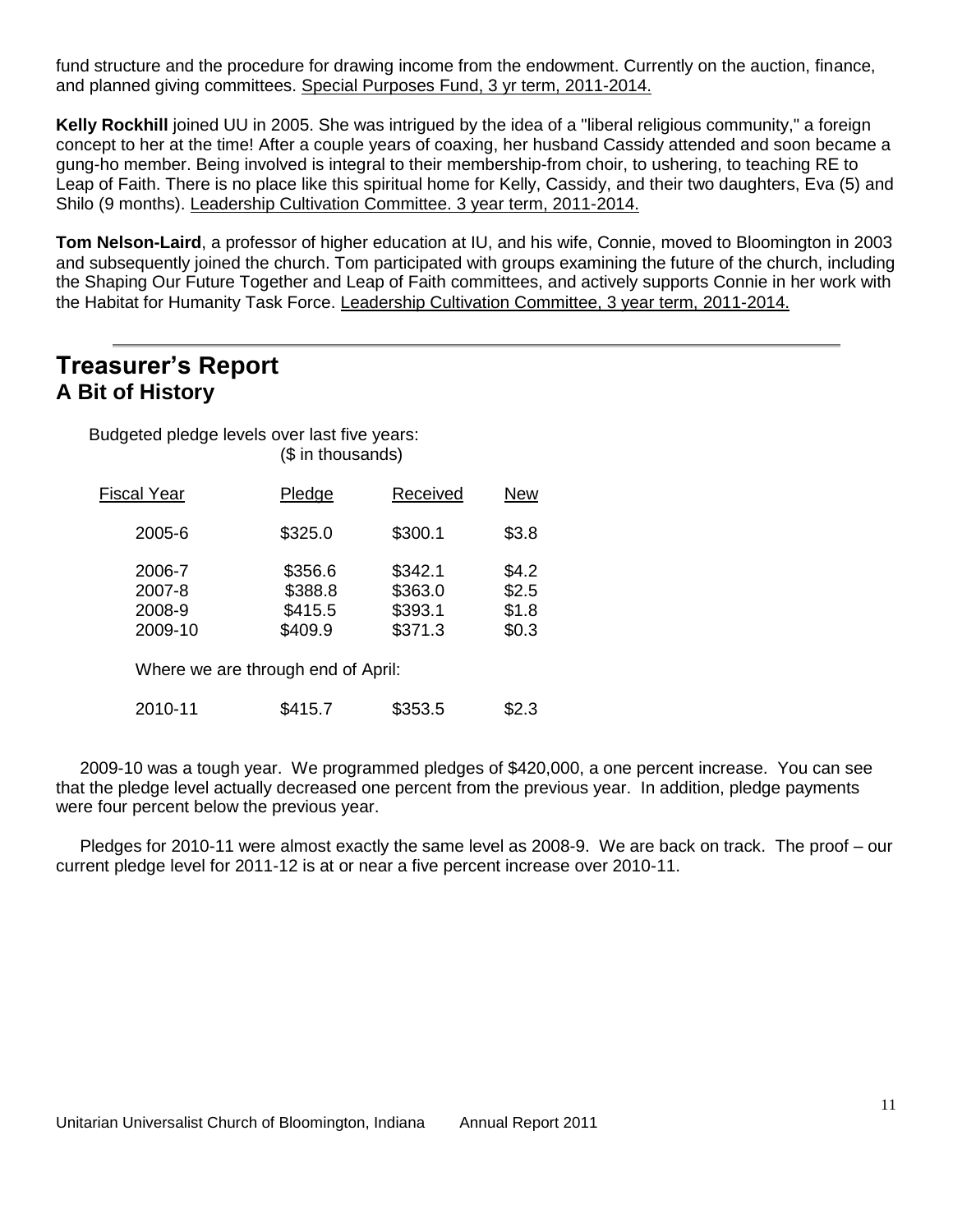# **UU Church of Bloomington**

## **Operating Budget Revenue and Expenses - Proposed 2011-12**

| Category                   | 2010-11   | to date   | 2011-12   | <b>Notes</b>                                    |
|----------------------------|-----------|-----------|-----------|-------------------------------------------------|
| <b>Revenue</b>             |           |           |           |                                                 |
| <b>Pledges and Grants</b>  | \$415,700 | \$353,555 | \$436,485 | 5% increase - actual through May 27<br>\$434249 |
| 2009 Pledges new           | 3500      | 2250      | 3000      |                                                 |
| Bazaar                     | 10500     | 8951      | 10000     |                                                 |
| Chalice Lighter Grant dist | 4402      | 4402      | $\Omega$  | no grant money after 2010-11                    |
| <b>Facilities use</b>      | 14500     | 9219      | 12000     | by-pass work; church demands                    |
| Interest income            | 2600      | 124       | 600       | interest rates very low                         |
| Investment income          | 1600      | 1539      | 1600      |                                                 |
| Kroger-Marsh               | 6000      | 4500      | 8000      | increase earmarked for facilities               |
| Sunday plate               | 24000     | 22367     | 26000     | based on current year income                    |
| <b>Talent Auction</b>      | 12000     | 13239     | 13000     | based on current year income                    |
| Misc                       | 1000      | 1600      | 2000      | based on current year income                    |
| <b>Totals</b>              | \$495,802 | \$421,746 | \$512,685 | 3.4% increase in projected revenue              |

| <b>Expenses</b>     | 2010-11   | to date   | 2011-12   | <b>Notes</b>                                                              |
|---------------------|-----------|-----------|-----------|---------------------------------------------------------------------------|
| Campus-young adult  | \$3,828   | \$1,235   | \$4,552   | increase in hours to 300 hours per<br>vear                                |
| Childcare           | 9611      | 8036      | 9804      |                                                                           |
| Committees          | 14726     | 5507      | 14382     |                                                                           |
| Denomination & MCUM | 38617     | 33962     | 41138     | increase in congregational<br>membership dues - increase UUA<br>dues rate |
| Ministry            | 130660    | 108235    | 133180    |                                                                           |
| Music               | 33713     | 26598     | 34314     |                                                                           |
| Office              | 90609     | 72225     | 92620     | added \$400 for accounting; \$50 for<br>candles                           |
| Plant               | 110374    | 79081     | 111298    | supplies, insurance increased                                             |
| <b>YRE</b>          | 68823     | 56739     | 71176     |                                                                           |
| <b>Totals</b>       | \$500,961 | \$391,618 | \$512,464 | 2.2% increase in projected expenses                                       |
|                     |           |           |           |                                                                           |

|  | <b>Net</b><br>operating |  | $\backslash$ 128<br>55 SU |  |
|--|-------------------------|--|---------------------------|--|
|--|-------------------------|--|---------------------------|--|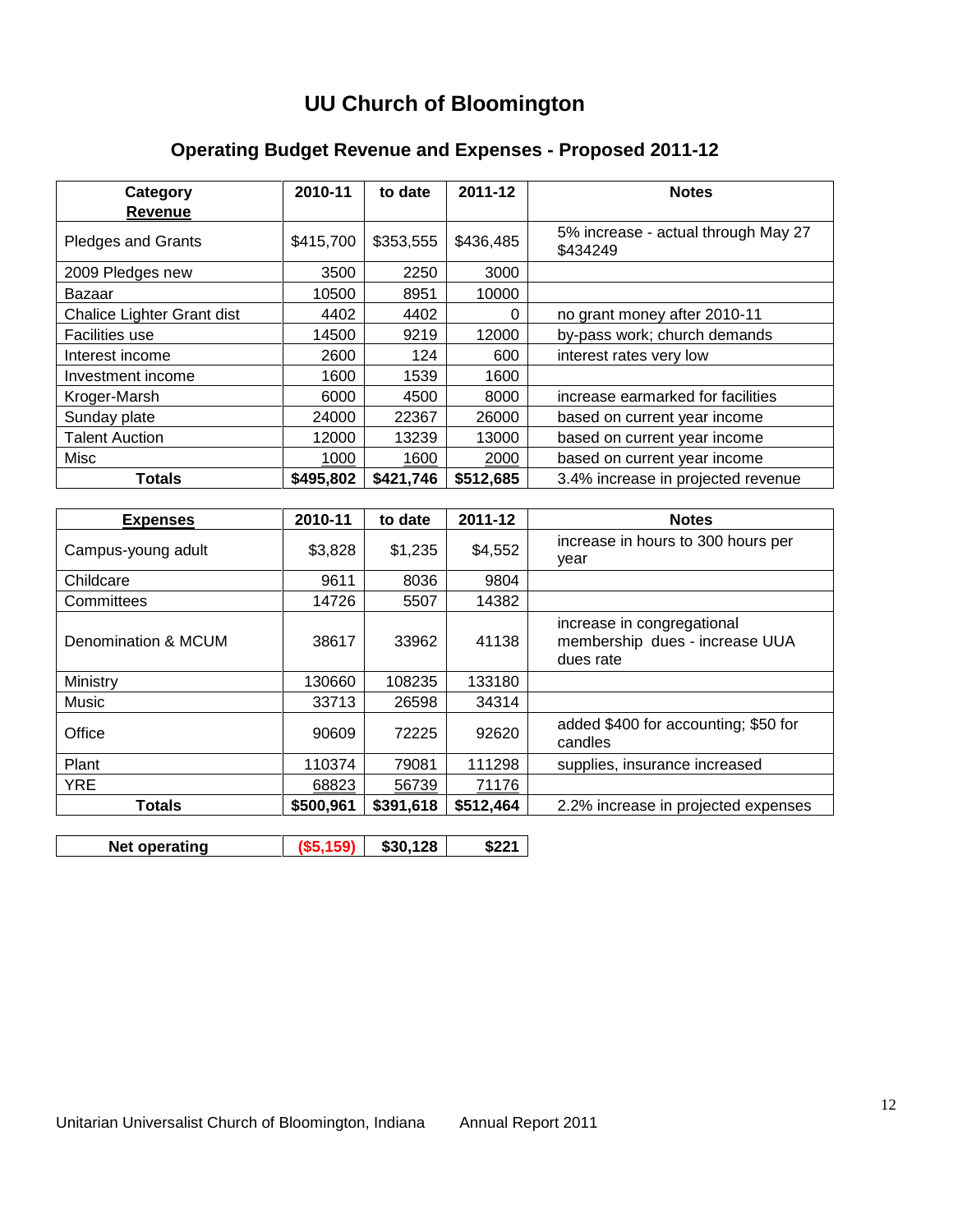# **UU Church of Bloomington**



### **Where does the money go by category**

Unitarian Universalist Church of Bloomington, Indiana Annual Report 2011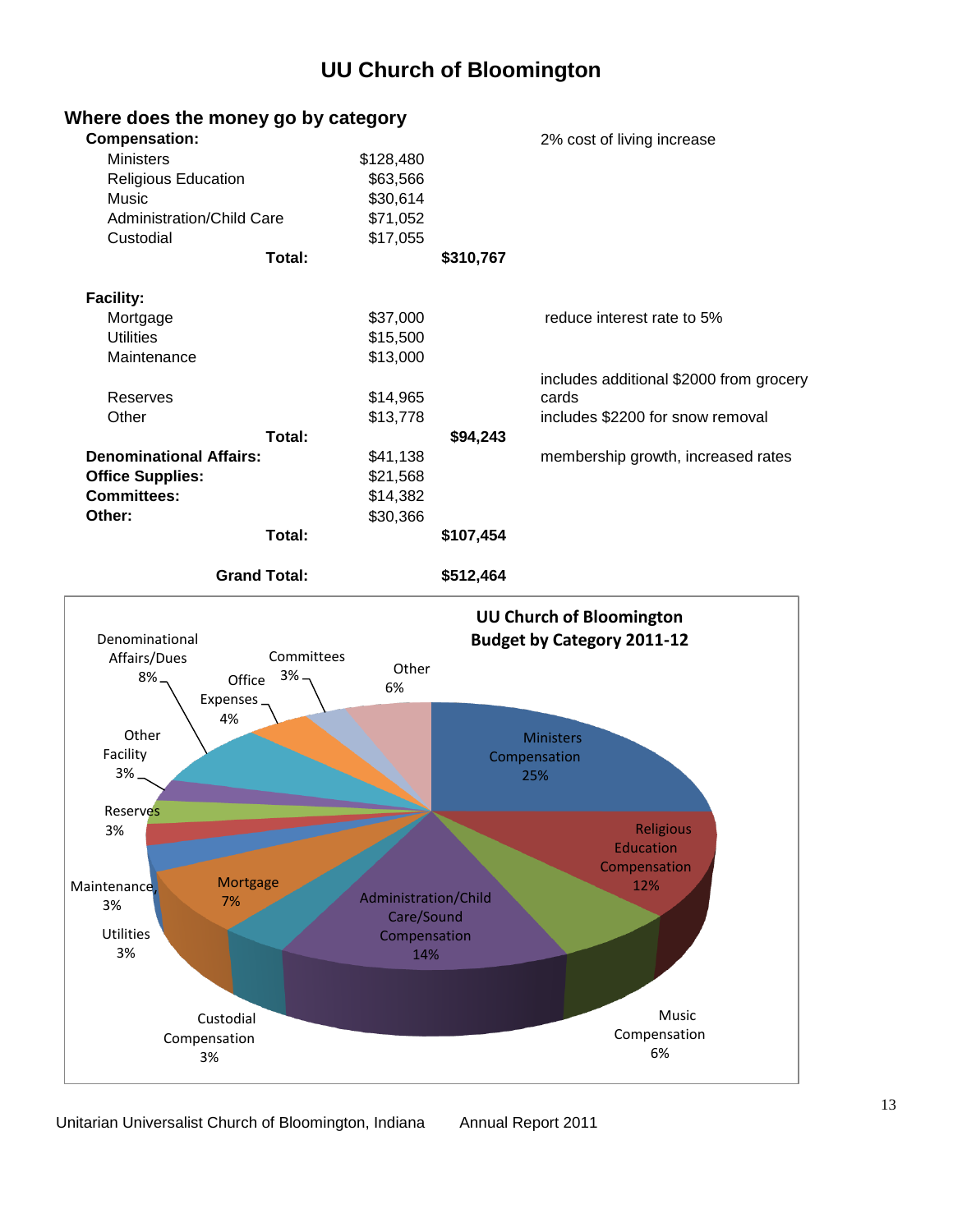### **Co-Ministers Report Reverend Mary Ann Macklin and Reverend Bill Breeden Unitarian Universalist Church July 2010 to June 2011**

If the Roman goddess Fortuna has any say in this universe, then she has certainly blessed our congregational year, 2010-2011. Our year began with the great fortune of being selected by the Unitarian Universalist Association to be one of eight congregations to participate in a new pilot program called Leap of Faith in which aspiring congregations are matched with "mentoring congregations" that have experience with particular issues and challenges that the aspiring congregations face. The idea is to create congregation-tocongregation learning communities to share the wisdom inherent in UUA congregations, including mutual mentoring and experiential learning. Our congregation sent a Leap of Faith Team to New Orleans for the first 'leap' experience and we sent of van full of Leap of Faithers to Rochester, New York. Our learning exchange has already enriched our congregational life here in Bloomington.

Fortuna smiled upon us again. We were informed in late autumn that our congregation won a random drawing (out of 500 congregations) to have the President of our Association, Reverend Peter Morales, visit us for Association Sunday. We were lucky to be able to schedule his visit to coincide with our Green Spaces Capital Campaign and Stewardship Drive kick-off. It was a wonderful Sunday in late March. The following Sunday was our District Meeting at which Reverend Macklin preached the sermon for the Opening Ceremonies and UUA Moderator Gini Courter was the keynote speaker. Gini, the most prominent lay leader in our denomination, visited our congregation that Sunday for our worship service.

Through the efforts of many, we landed a grant from the Center for Congregations to host a Faith Formation 2020 workshop here on a weekend in February. Reverend Phil Lund and Reverend Sue Sinnamon taught us about trends and societal forces which will influence our congregations over the next ten years. The workshop also included time for visioning our own dreams.

It was with sadness that we said good-bye to our longtime pianist Sally Todd in July, and it has been wonderful to have Nick Dold tickling the ivories since her departure. We remain very grateful for our music program and staff here at the UUCB. We also have deep gratitude for our religious education staff who create an ongoing, dynamic multi-generational ministry for our congregation, administrative staff who keep the operational gears well oiled through their efforts and attitudes, for our Membership Coordinator who has offered another layer of efficiency, welcoming and good humor to our ministry. We also have an awesome custodian. Lastly, as the year nears its end, we bid farewell to our Campus Ministry Coordinator Susan Blake who has served our student and young adult community with energetic commitment and integrity. We thank all of our staff for the team effort they offer.

 As co-ministers we have made efforts to stay engaged with our UU colleagues through monthly cluster meetings in Indianapolis and district gatherings. We stay in touch with our local interfaith colleagues through monthly meetings with Monroe County Religious Leaders.

We are grateful for our new board which has stepped into their new role as a visioning and policy board with tenacity and we thank those who have helped with the transition of the Nominating Committee to its new incarnation, the Leadership Cultivation Committee. Of course, our Social Justice Task Forces continue to amaze us with their justice-centered dedication as do our many committees and working groups for their care and follow-through. Thanks to all members and friends for your leadership, care, sharing, inspiration and cheerfulness which allows this congregation to boldly go forward into our vision, "Seeking the Spirit. Building Community. Changing the World".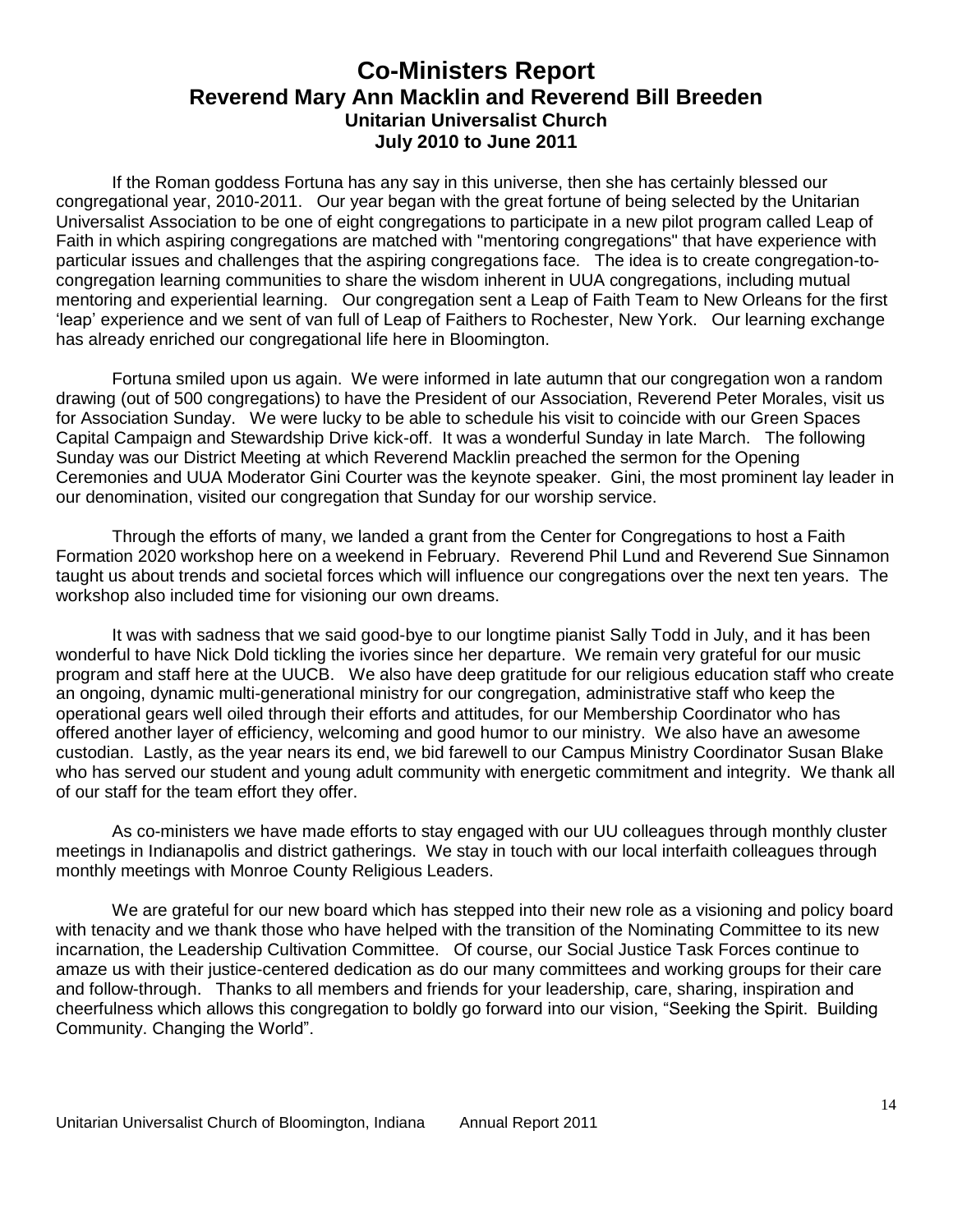HOWEVER, as one renaissance writer wrote of Fortuna, *Whatever Fortune has raised on high, she lifts but to bring low. Modest estate has longer life; then happy he whoe'er, content with the common lot, with safe breeze hugs the shore, and, fearing to trust his skiff to the wider sea, with unambitious oar keeps close to land."* Mind you, we will always take our good ship Unitarian Universalist Church of Bloomington into the wider seas, ambitious to the end, but *Fortuna* has dropped us a little low at times, literally. We recently found out that our sewer system needs major repair; initial investigations included a church colonoscopy. We are dealing with ongoing issues from the 46 by-pass construction and destruction. We have lost cherished church members and friends through relocation, dissatisfaction, lack-of-connection and death. Through our tears and broken hearts we remain dedicated to keeping our circle of care whole despite the many disappointments that come with being part of community.

Lastly, we just want to say thank you, thank you, thank you to our Green Spaces Campaign leadership and all of YOU, YOU, who have helped make many of the Green Spaces initiatives possible through your generosity of spirit and kind. As we look forward to 2011-2012 we will see the construction begin for our Green Spaces improvements, including drainage! (not to be confused with sewer which is a whole other challenge). We bid farewell to Minister of Education Reverend Emily Manvel Leite for the year; she and her family will be in London, England. Director of Religious Education, Cindy Port, and we, your co-ministers, will make sure her ministry is well tended in her absence. We look forward to a legislative training weekend in the fall, and our ongoing ministry with y'all!

Blessings and Love, Reverend Mary Ann Macklin and Reverend Bill Breeden

# **Church Administrator's Annual Report 2010-11**

OFFICE SUPPORT STAFF. During the past year, we hired a new Office Assistant three times. Ruthann DuBois was our Office Assistant from July 2010 until April 2011, and left to take a full-time job. In April we rehired former Office Assistant Ginger Ko, and also Erica Caldwell, who share the Office Assistant position. They are each in the office about 10 hours per week, and the arrangement is working very well. The inspiration for dividing this position came from our own Religious Education staffing and conversations with staff at the Unitarian Church of Rochester, New York, where we visited and learned in March 2011 as part of the Leap of Faith initiative.

FACILITIES USE. Facilities use by non-church groups continues strong, and the building is in heavy use for a variety of congregational events nearly every day of the week. **Leaders:** Booking congregational events and meetings early is encouraged.

EQUIPMENT AND BUILDING. Equipment replacements during the year have included new computers for the Religious Education and Music Offices, new lightweight tables for Fellowship Hall, and a number of Air Conditioning units that have needed to be replaced, as all were at least 12 years old. Painting of exterior areas most in need of attention was completed last summer.

DATABASE USE FOR LEADERSHIP, ORGANIZATION. The new online database which we purchased in 2008 continues to be an excellent tool. We encourage leaders of committees and task forces to use the database for communication and organization. Our church calendar, mailing list, Religious Education registration for children and youth and adults, pledge contributions, and deposit information are all now recorded in the online database. Our church calendar can easily be accessed from our website, [www.uubloomington.org.](http://www.uubloomington.org/) Members and friends of the congregation may access their own information and contact info only for other members by obtaining a username and password at <https://www.churchdb.com/churchDB/Login.asp?iOrgzKey=49>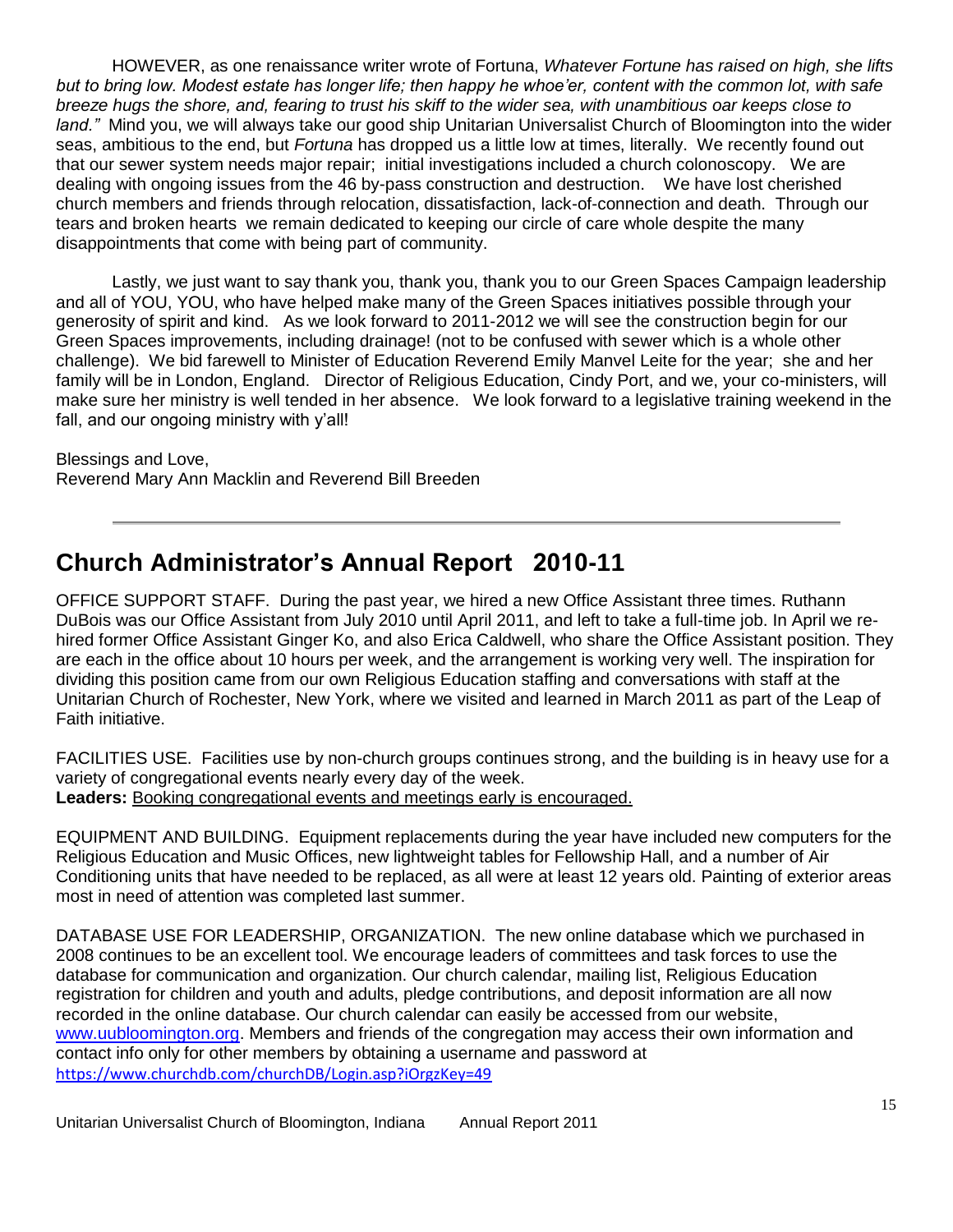We must have your correct email address in our system for this to work.

COMING SOON: This summer we will add the capability of receiving payments for pledges via credit or debit card through our website and database. Keep an eye on The Prologue for updates.

NEW IN 2011-12. By July 1, 2011, we will change to a new bookkeeping system that fits our growing congregation. Church staff will participate in continuing education to support this change.

Many blessings, Carol Marks, Church Administrator (since 1992) 5/24/11

## **Music Director's Annual Report 2010-2011**

This year we welcomed pianist Nicholas Dold to the UU Church family. Jill Courtney continued her excellent work with our children's choir, which performed at several Sunday morning and Wednesday evening family services over the year.

Special events this year included:

- 1) the choir's performance of Randall Thompson's *Frostiana* with the Bloomington Symphony Orchestra in October,
- 2) Latin American and Spanish holiday music in December
- 3) hosting "A Jazz Service for Peace," on Martin Luther King Jr. Day, directed by Keith McCutchen,
- 4) performing for UUA president Peter Morales (the children's choir, adult choir, and a rousing performance of "God Bless the UUA" by Scott Hogsed and Ray Fellman)
- 5) Mozart's *Coronation Mass*, with large orchestra mostly in-house and soloists Amanda Biggs, Erica Whichello, Sam Cusack, and David McIntosh
- 6) Another kicking gospel service with band, organized by Rev. Breeden.
- 7) A children's talent show and cake party to raise funds for a new children's musical to be written by Stephen Hammoor and composed by Lauren Bernofsky.

I am very grateful for the support and flexibility of the church during October and November, when I was busy performing a two-person show with Ray Fellman at Cardinal Stage Company. Connie Loftman, David McIntosh, Jeffrey Huntsman, and Colombian graduate student Juan Hernandez stepped in to cover rehearsals, and Charles Latshaw of the Bloomington Symphony conducted a Sunday morning service.

The choir gave me a wonderful gift this year: with money donated by the choir, my office was completely transformed. Steve Krahnke and and Steve Pollitt built and installed beautiful shelves. Ruellen Fessenbecker's Chalice Circle helped move and label the music library into boxes, and Eve Loftman and Sophie Krahnke both spent afternoons with me organizing the gorgeous new library system. It is still a work in progress, but it is so nice to be able to see the whole music library at a glance! Thank you all!

I continue to be grateful for and inspired by the choir and all the music lovers in this congregation. I look forward to next year, when we will premiere a large new Requiem by Cary Boyce and our new children's musical.

 Yours truly, Susan Swaney, Music Director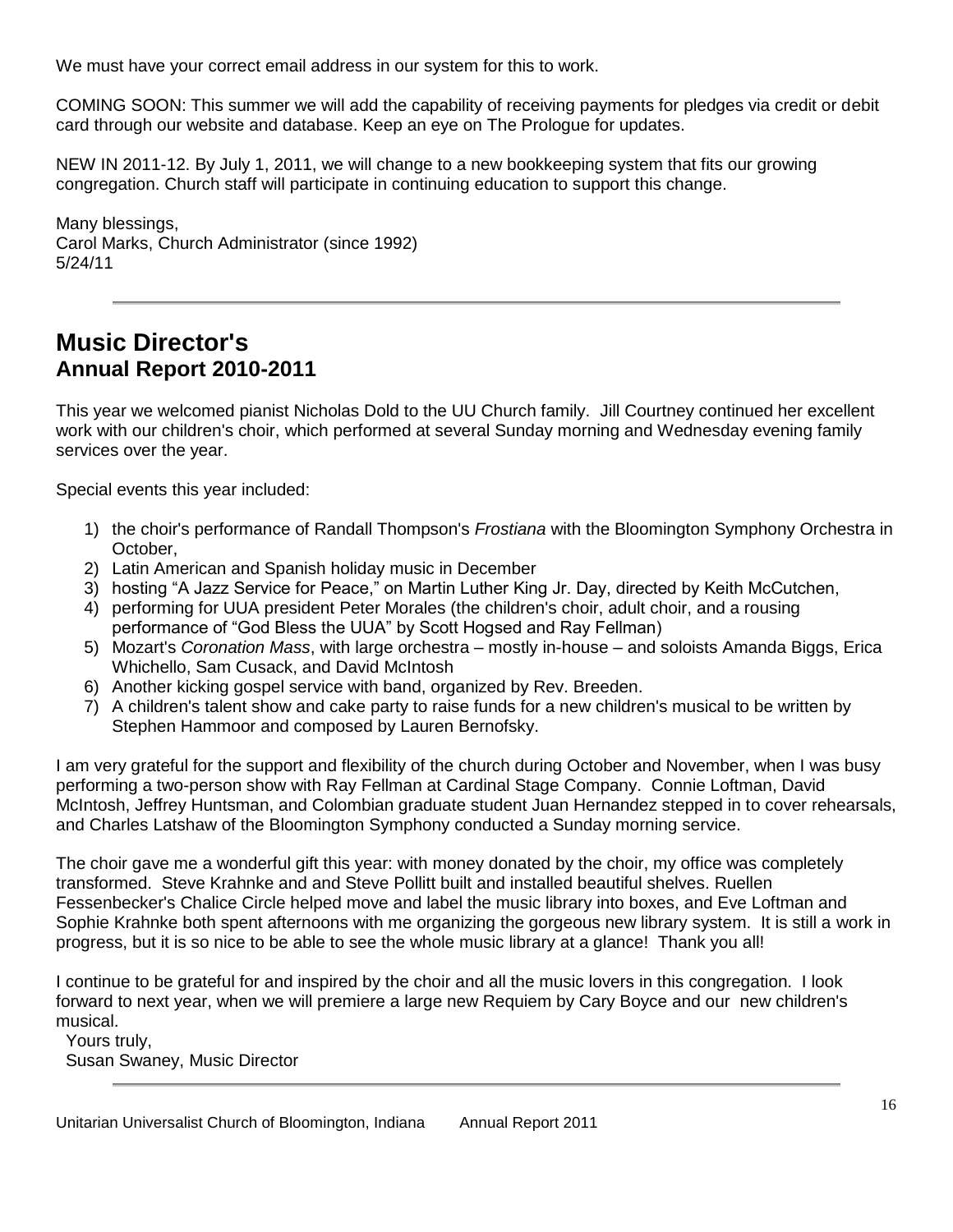# **Membership Coordinator's Annual Report 2010-2011**

As Membership Coordinator I have continued to focus my attention on our newest members, interviewing them to determine their gifts and interests and make relevant connections. Sunday mornings, I helped welcome guests, and acted as an information source for anyone with questions. Other activities included:

- Offered weekly office hours Thursday mornings
- Facilitated Membership Book signings
- Attended Family Worship
- Assisted with Exploring UU class
- Joined Leap of Faith project
- Maintained Our Folks in Print, a display on the kiosk in Fellowship Hall showing our members and friends in the news.
- Attended Membership Committee meetings and new member events.
- $\bullet$ Continued Coffee Houses

I appreciate the opportunity to work with so many wonderful people as I assist them to become an active part of our vibrant community.

Respectfully submitted, Judy Bennett

## **Religious Education Annual Report, June 2011**

### **Curriculum**

Summer 2010; Passport to the World Preschool 9:15 and 11:15 We are Many, We are One K-1<sup>st</sup> 11:15 Treasure Hunting K-3<sup>rd</sup> 9:15 Creating Home 4th-6<sup>th</sup> 9:15 and 5<sup>th</sup>-6<sup>th</sup> 11:15 (Fall) Windows and Mirrors, (Spring) Love Connects Us 2-3<sup>rd</sup> 11:15 Justice Gems/Moral Tales 5<sup>th</sup>-6th (optional, spring) Our Owl Lives (OWL) Comprehensive Sexuality Education 7<sup>th</sup>-8<sup>th</sup> (optional) Our Owl Lives Comprehensive Sexuality Education 9-12<sup>th</sup> YRUU, Young Religious Unitarian Universalists

### **January 2011 Intersession**

"Stories of the Bible II" 5 week intersession, by Rev. Emily Manvel Leite. Children signed up for classes based on interest and could choose between cooking, crafts, drama and outdoors. Attendance and enthusiasm for this program was high.

### **Social Justice Projects**

- Postcard writing to President Obama with the Just Peace Task Force on Iran Day
- Lemonade stands for Haiti summer fund raiser, >\$250
- Bagged 200 LBS pet food for Back to Basics program to help elderly and disabled people keep their pets

Unitarian Universalist Church of Bloomington, Indiana Annual Report 2011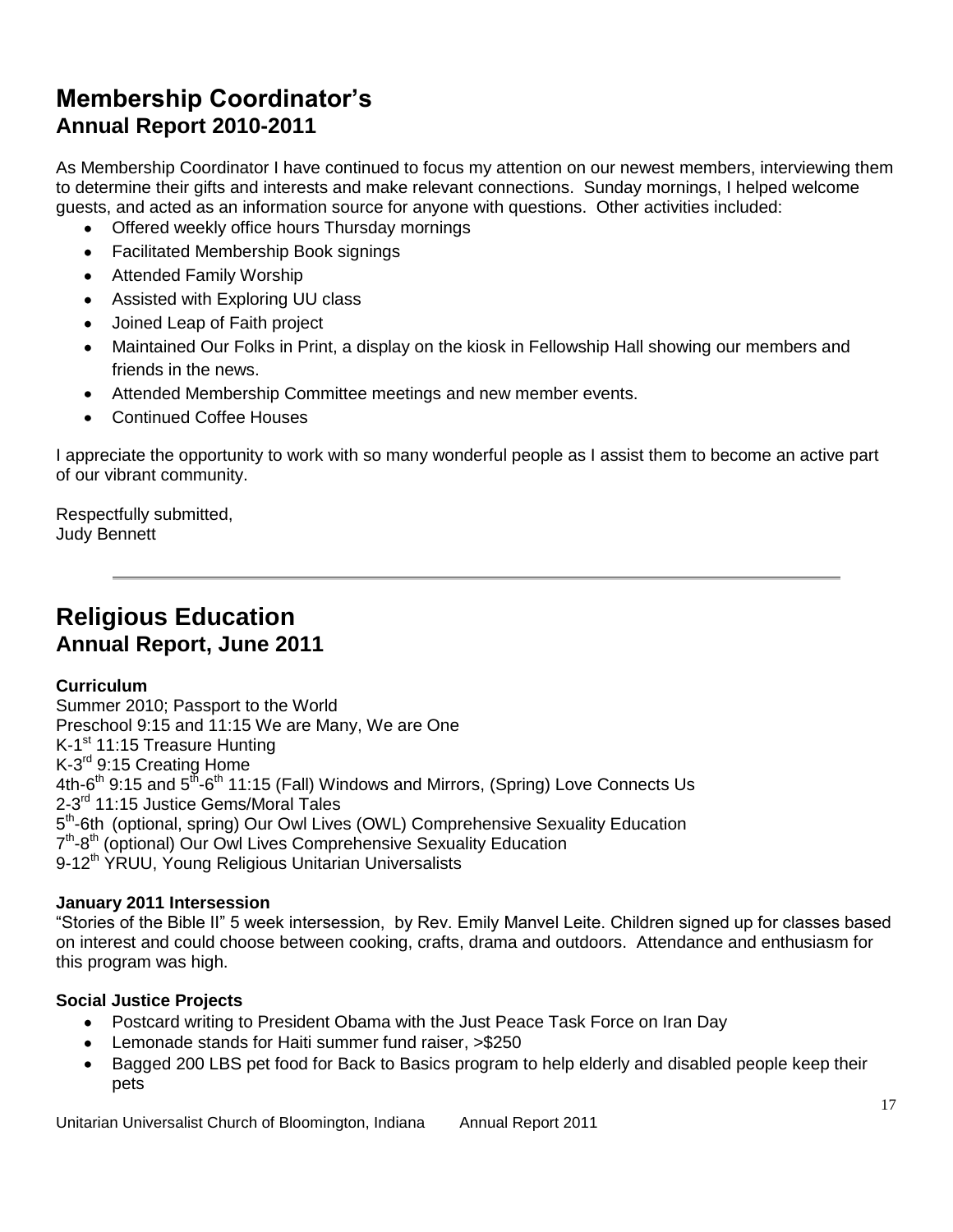- Procession of Giving
	- o Collection for UUSC \$1570
	- $\circ$  125 gifts for local people in need  $$1500$  (estimated value of gifts)
- Mitten and hat tree for Middle Way House
- MCUM Holiday Collection \$1044
- Field Trip and food drive to MCUM Food Bank
- Preschool class made lasagnas for Shalom center
- Book drive for Friends of Prisoners Task Force
- Fleece blankets made and donated by K-3 $<sup>rd</sup>$  class to homeless shelter in winter</sup>
- 5<sup>th</sup>-6<sup>th</sup> Bake Sale to raise money for Alzheimer Research >\$250
- Greeting cards and pop-up cards made for Eldercare Task Force and Caring Committee.

### **Highlights**

- We continue to hold monthly Dinner and Family Worship services on first Wednesdays, with services  $\bullet$ led by Rev. Emily Manvel Leite
- 7<sup>th</sup>-8<sup>th</sup> grade Our Whole Lives class was taught for 22 weeks for 2 hours by Guy and Connie Loftman and Sam and Eve Cusack on Sunday mornings in the Library, 17 students participated. Phil Cooper and Emily McCord taught the  $5<sup>th</sup>$ -6<sup>th</sup> grade OWL in the spring.
- $7<sup>th</sup>$  and  $8<sup>th</sup>$  grade YUUMS social group also had a lock-in in the fall and had a camp-out in a cabin before the All-Church Retreat in the spring.
- YRUU (High School youth group) went to an IU Opera, held a lock-in, and has been going to Sunday Service together once a month.
- Childcare is full of infants, toddlers and twos on Sunday mornings.

Respectfully submitted, Cindy Port, Director of Religious Education

## **Adult Religious Education Annual Report 2010-2011**

Committee Members: Carolyn Emmert (chair), Bob Taylor, Rob Hongen, Elizabeth Lion, Alison Chopra, and Lisa Meuser

Staff Liaison: Reverend Emily Manvel Leite

This year we offered 19 courses and enrolled 155 students.

### **Fall 2010**

Attuning to the Sufi Path, Sharon Parsons (7) Belief Buddies and Critical Communities, Noretta Koertge (5) Death with Dignity, Clarke Miller (8) Dying Consciously: The Greatest Journey, Jenae McElwain (13) Rise Up and Call Her Name, Ruellen Fessenbecker and Beckie Wagner (5) Unitarian Universalist Yoga, Shelley Taylor (19) What is UU Culture: Rev. Bill Breeden and Raymond Rust (14)

7 classes, 71 enrolled

### **Winter 2011**

Exploring Mysticism through Poetic Prose, Christopher Haynes (5)

Unitarian Universalist Church of Bloomington, Indiana Annual Report 2011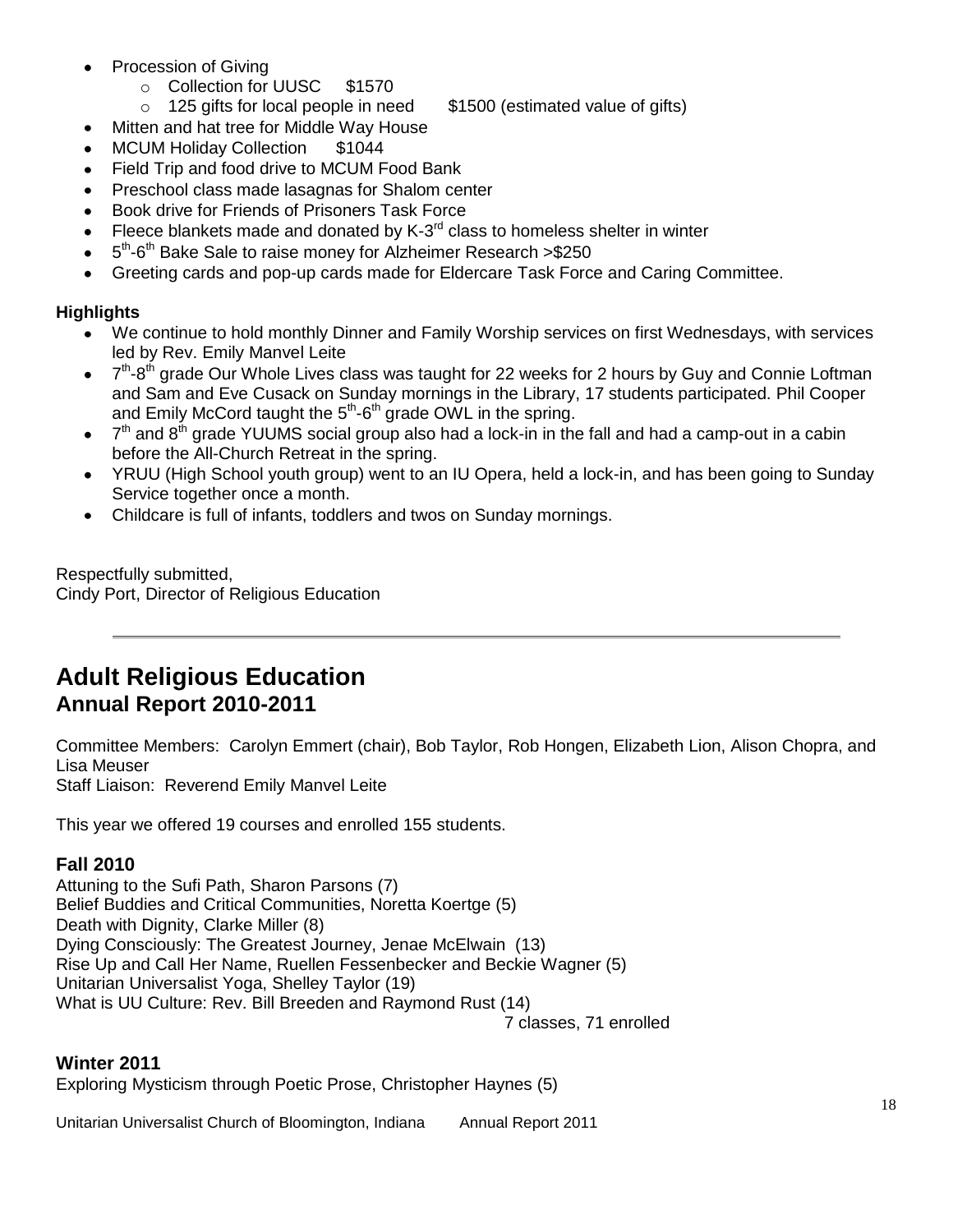Mindfulness Meditation Group, Cetti Cherniak (9) Seven Spiritual Laws of Yoga, Martha Sattinger (10) Spiritual Practices for All Ages, Rev. Emily Manvel Leite (8) Writing Your Spiritual Biography, Janet Greenblatt (4)

5 classes, 36 enrolled

### **Spring 2011**

Attuning to the Sufi Path, Sharon Parsons (4) Celebrate Your Mother, Barb Backler (6) Cooking with Less Meat, Andrew and Charlotte Appel (8) Live to 100 and Enjoy It, Al Strickholm (12) Moving the Body, Centering the Spirit, Robin Pyle (10) Spiritual Practices for All Ages, Rev. Emily Manvel Leite (4) The Authentic Letters of Paul, Bob DeVoe (4)

7 classes, 48 enrolled

## **Booktable Committee Annual Report 2010-11**

There are 12 active members of the Booktable Committee as of May 2011, plus a chair. Between services, a member serves at the table offering new books and CDs for sale, used items for a donation. The main mission, however, is to greet people, second: to sell books. From local bookstore Howards, the Booktable orders books & CDs requested for Adult Religious Education courses, the Book Discussion group, and per individual suggestions. Profits go to the Fuchs Library. Lately, a collection of books for children grows apace at the Booktable.

Respectfully submitted, Glee Noble, for the Booktable

# **Coffeehouse Committee Annual Report 2010-11**

The Chalice Coffeehouse enjoyed another successful season this year. The five scheduled performances were well attended, with about 50 people (adults and children) at each one. The quality of the entertainment was excellent and varied, from instrumental and vocal music to poetry, haiku and essays. Appreciative audiences again donated enough for us to be self-funded.

The goal of the Coffeehouse is to provide an opportunity for members and friends of all ages to hear good music and poetry in a fun, relaxing environment. In doing this, we also provide a venue for congregation members and friends to showcase their talents to an attentive, appreciative audience.

We continue to be pleased with the level of interest in the Coffeehouse, both from those wanting to attend and those wanting to perform. Feedback has been uniformly positive, from both performers and audience members.

This year, in addition to our standard in-church coffeehouses, we took the show on the road and held a Coffeehouse in Martinsville to close out the season. About 40 people attended: some intrepid Coffeehouse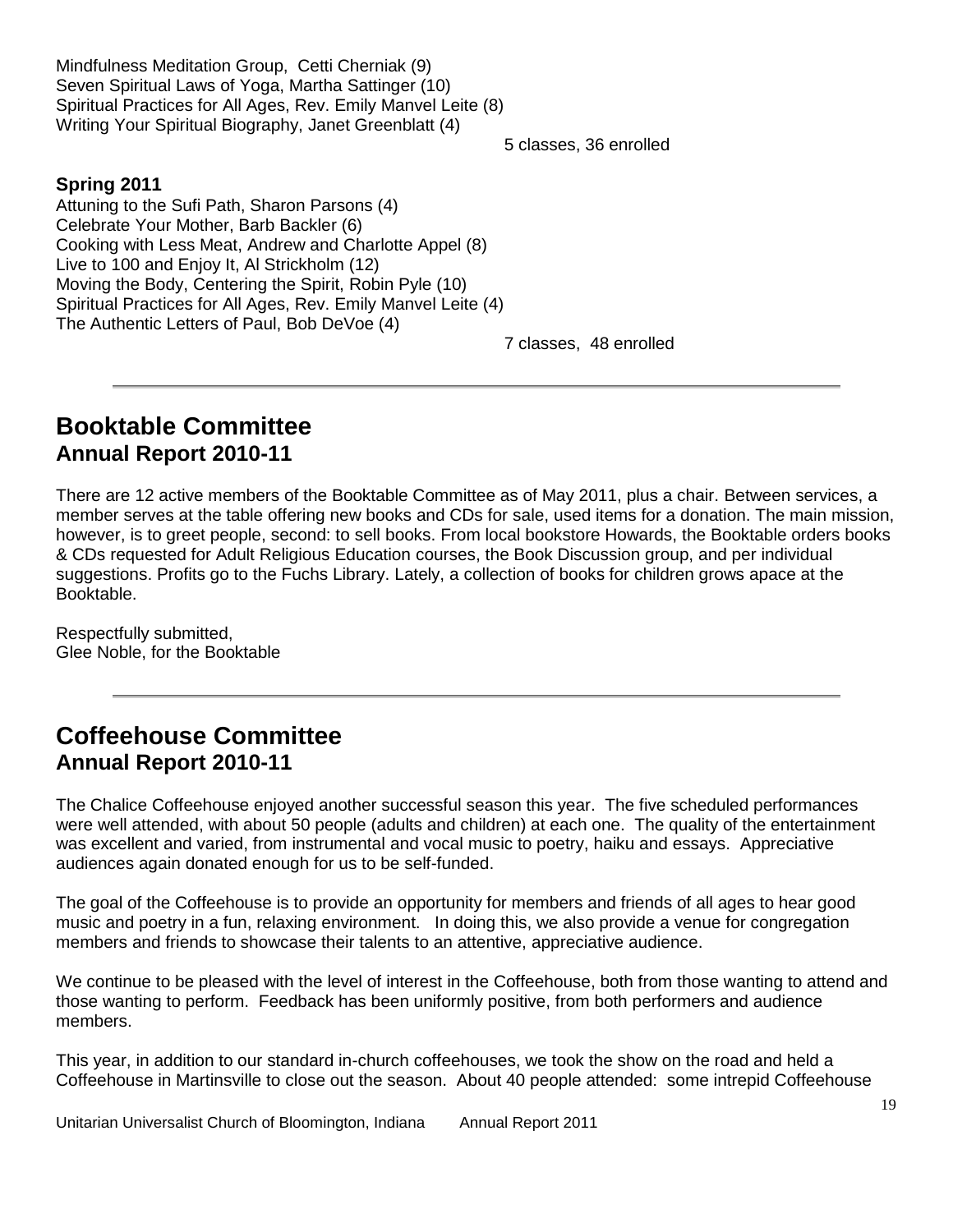regulars who traveled north, some Martinsville area UUs and friends anxious for some Friday-night fun, and, hopefully, at least a couple of surprised local folks who just happened in off the street.

Five Coffeehouses have been scheduled for next year (plus a probable one or two in Martinsville) and we're looking forward to another successful season.

Respectfully submitted, David Sharp, for the Coffeehouse Committee The Coffeehouse Committee (Judy Bennett, Vickie Provine and David Sharp)

## **Fellowship/Potluck Dinners Annual Report 2010-11**

Fellowship Potluck Dinners had 54 participants this year, sharing food and conversation at 31 dinners in 5 months. Three new participants joined in. These numbers are down a third from last year. I plan to have a summer picnic as a means to introduce the program to newcomers and those who may not have participated in recent years. I also tried a family-oriented version of the potlucks. Only a small number participated. I don't know if this was due to dates or insufficient publicity. I'm ambivalent about trying it again next year. Perhaps a parent within the religious education program would be better suited to organizing these.

Respectfully submitted, Dixie Welch, Dinner Coordinator

# **Goods and Services Auction Annual Report 2010**

The Auction on March 6, 2011 successfully raised \$13,247. With a little tweaking of goods and services offered and much participation from the committee and the congregation, the event was a success. The dinner afterwards was excellent and those who attended came away with wonderful services, food, dinners and art.

Thanks to all who worked to make this the most successful auction yet.

Committee: Lois and Rick Holl, Arzetta Hults Losensky, Lucy Papier, Kevin Rottet, Dave Crane, Louray Cain and Jan Skinner, Chair.

# **Greeter/Welcomer Committee Annual Report 2010-11**

**Members:** Karen Cassidy, Allison Chopra, Libby DeVoe (chair), Ann Watzel, Anna Wiley.

### **Accomplishments:**

Recruited and scheduled 40 or 50 greeters and welcomers every month. Conducted four training sessions for new greeter/welcomers. Now have 110 trained greeters and welcomers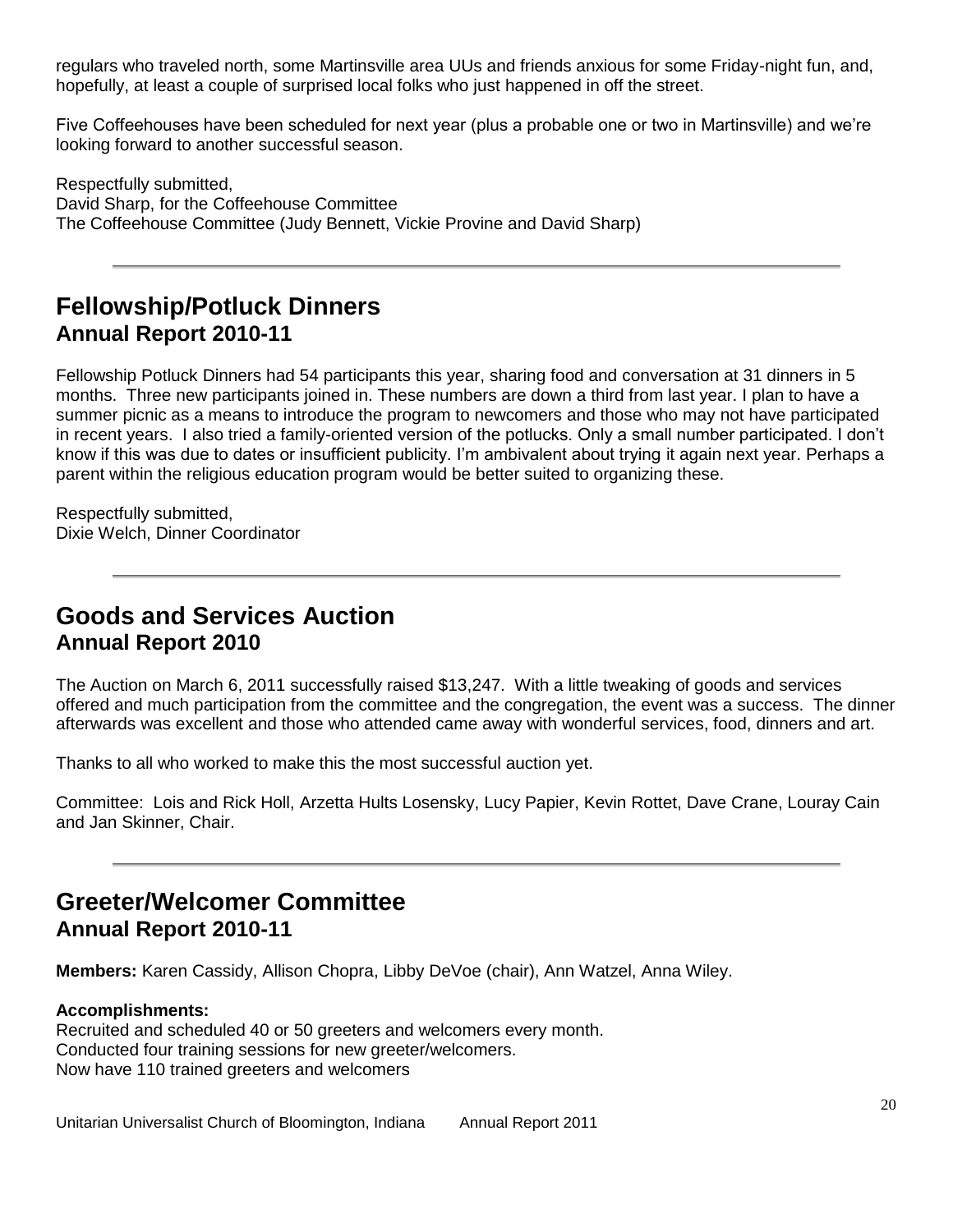**Concerns:** We need a process for recruiting greeters that is more systematic than the ad hoc personal contacts now in use. It would be valuable to identify a cadre of "super welcomers" who would receive in-depth training and regularly staff the Welcome Table.

# **Grounds Committee Annual Report 2010-2011**

The Grounds Committee planned and carried out Fall and Spring Grounds Clean-up days. Fall clean-up was well attended. About 12 people came on a sunny Saturday to rake, trim, weed, mulch, sweep, and more. Spring clean-up was also good; although there is still is some ongoing mulching and weeding to do. Even as we look forward to big changes in the grounds, the committee is dedicated to keeping the lawns and beds in good shape during the transition.

We requested and received an expense adjustment, namely that snow removal not be part of the Grounds budget. We now are able to fund mower operation and maintenance, and purchase mulch and the occasional gardening supply without worrying that a bad winter will empty our account. Julie and John Lawson

# **Holiday Art Fair and Bazaar Annual Report 2010**

The 52<sup>nd</sup> (!) UU Holidav Art Fair and Bazaar started out with a super successful Friday, breaking previous Friday sales records. The bad weather on Saturday, however, resulted in an across the board drop in sales of almost 60%. Still, we were able to net \$12,196.32, of which \$8,891.29 was paid into the church's operating budget and \$2,222.82 to the Women's Alliance.

Over 100 people volunteered to work one or more Bazaar shifts, and even more contributed cookies, jellies, persimmon pulp, books, white elephants, pies, soups, and other goodies and treasures. Our co-volunteers were our elders and our children, old and new friends. Our vendors once again expressed a genuine fondness for the event and for how they are received by the UU family. We like to think that the Bazaar is a very large, involving, engaging, friend-engendering, give-and-get back, fun event, and we hope to see all of you and more there in 2011!

Julie Lawson and Joanne Henriot

## **Library Committee Annual Report 2010-2011**

The library committee has met four times during the year. We have been working on an inventory of all the books in the library. This will take some time. We have also been involved with solving a few problems: i.e. what do about getting books returned in a timely fashion and making a procedure for selecting donated books that would eliminate the problem of donors leaving boxes of books without the attention of a committee member. Committee members are Ann McEndarfer, Roberta Watson, Patsy Flint and a new member Joyce Poor. Marjorie Crosby has served as committee chair.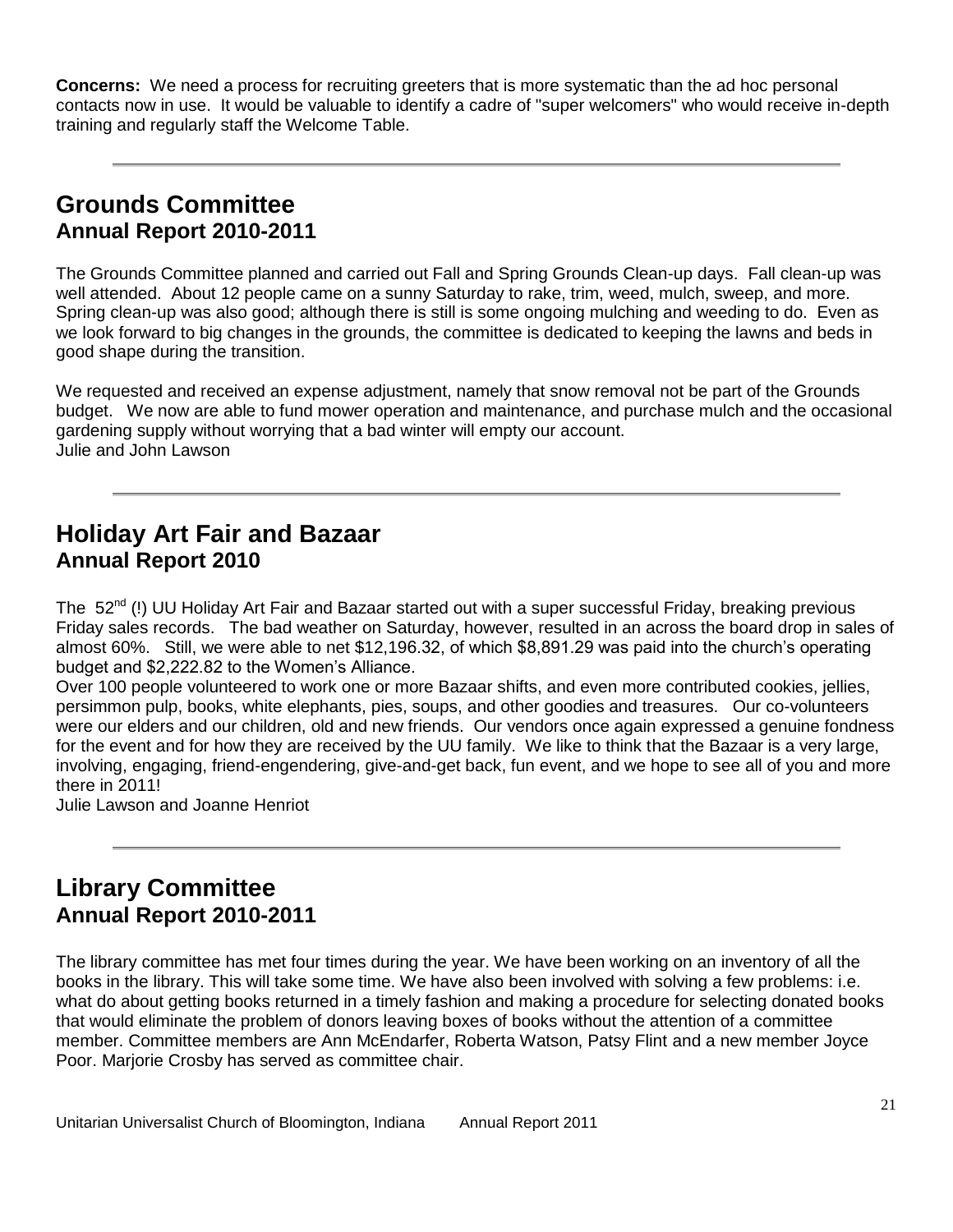# **Membership Committee Annual Report 2010-2011**

Members: Erin Wager Miller (chair), Jackie Hall, Denise Ogren, Vickie Provine, Arzetta Hults Losensky, and Judy Bennett, ex officio

- Conducted six Membership Book signings, welcoming 45 new members between May 2010 and April  $\bullet$ 2011
- Published new member biographies in The Prologue, displayed photos and biographies on the kiosk in Fellowship Hall and archived them in an album in the Library.
- Gave the UU Pocket Guide and welcome packet to each new member household.
- Arranged recognition of new members in 2 Sunday services.
- Conducted seven Exploring UU classes for 71 newcomers.
- Hosted Fall potluck for the congregation to meet new members.
- Contacted guests every week to welcome them and answer questions about the church.
- Contacted those who had visited three months earlier to see if they had found a home with us.
- Hosted annual New Member Picnic at Bryan Park in May. This family-friendly event gives new members an opportunity to interact with the Board, Staff and Ministers.
- Inserted a weekly visitor form in the Order of Service to track guests who have not filled out the yellow guest card.
- Introduced new Welcome Folders for guests
- Developed *First Steps*, a 40-minute preview drop-in class on Unitarian Universalism. The first *First*  **Steps** class will begin in July 2011 on the 4th Sunday, after services.

Respectfully submitted, Erin Wager Miller, Membership Chair Judy Bennett, Membership Coordinator

## **Ramadan Iftaar Annual Report 2010**

More than 20 volunteers came together on August 20, 2010, to facilitate our annual Ramadan Iftaar family dinner with the Islamic Center community here at our facility. About 250 people attended, at a time when concerns about justice and safety for Mulsims and Jews had just increased sharply, because of threatening local incidents and bloody international interventions.

Respectfully submitted, Erin Hollinden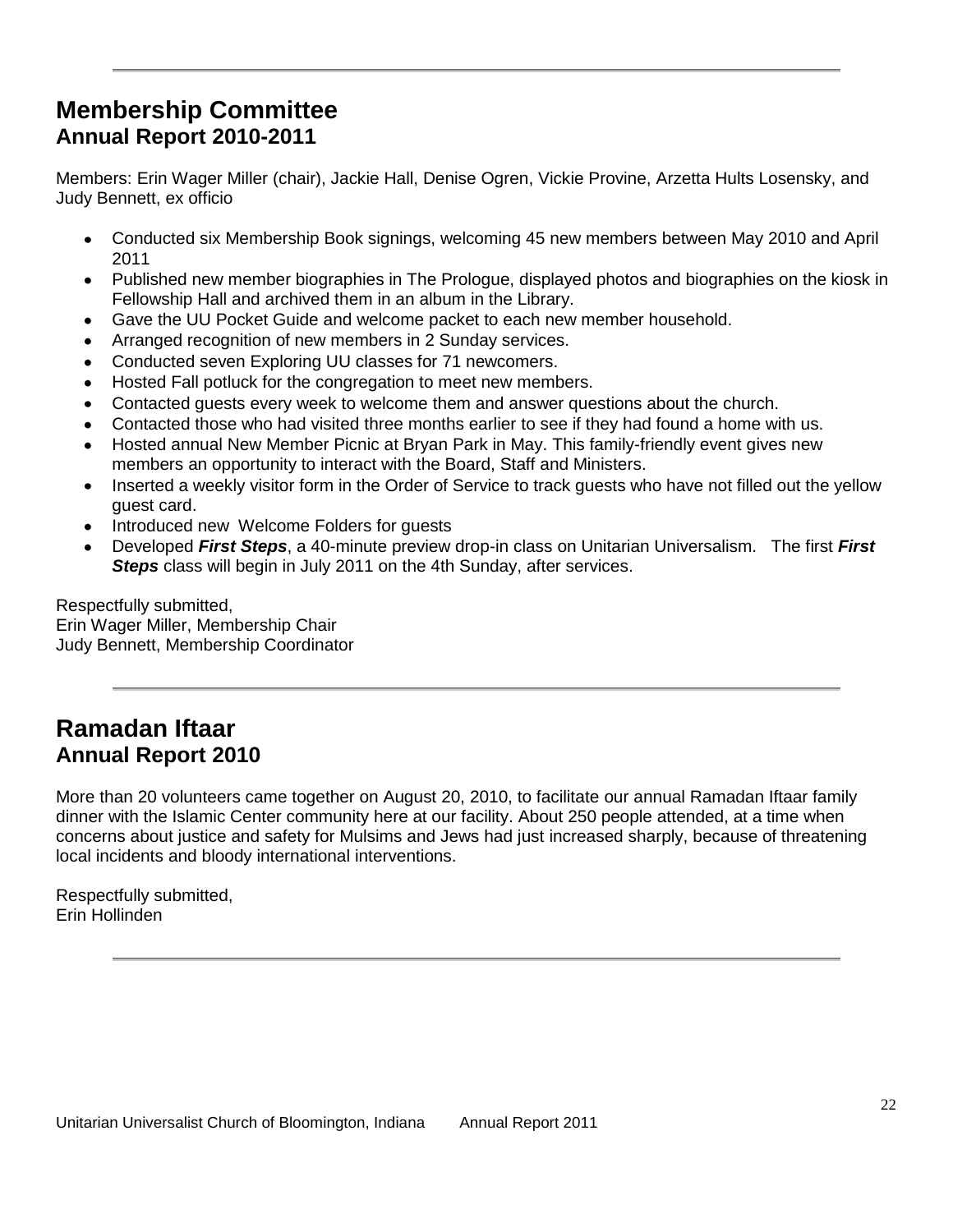# **Social Justice Annual Report 2010-2011**

**Social Justice at UU Church Bloomington** and its activities are an important part of how we live our faith. We are grateful to all the people involved in social justice work and want to recognize them, their commitment of time and energy and whatever it takes to get the job done. There were outstanding SJ projects and people dedicated to Changing the World. 25% of our non-pledge Sunday Plate donations are given to a local agency. This year the recipient was PALS (People and Learning Services) which has already received \$5607 and will probably end up with about \$8000; last year's recipient, Crestmont Boys and Girls Club, received \$8162. Many task forces, groups, as well as our Religious Education raised money and collected materials in support of social justice work. We know that much more was given and not recorded.

The Elder Task Force was awarded a grant of \$250 to travel to and explore the Hope Meadows community in Rantoul, IL. Our Leadership Cultivation Committee received \$3000 for SJ Funds and a matching Center for Congregations grant for \$2500 to hold the Faith Formation 2020 workshop weekend which centered on how to best do social justice work in the next 10 years. Our congregation also donates \$1 per member to the UU Service Committee and makes annual contributions from our operating budget to the Social Justice Funds A and B. Common Ground is published monthly and is edited by Aleisha Kropf. Our SJ Bulletin Board and table are coordinated by Glenda Breeden, and are always filled with Social Justice news and activities. Each month a different task force or group is highlighted both there and in a Social Justice moment one Sunday a month. We are grateful to Diane Gregory, Sandi Clothier, and John Woodcock, who served on the SJ Steering Committee during the past year.

Social Justice work is highly integrated in our Chalice Circles and Religious Education programs and each was highlighted for a month on the SJ bulletin board and SJ Moments. A major component of Chalice Circles is the two service projects each group does, one for the church and one for the larger community.

This past year the Elder Focus and Rainbow Rights task forces became very active. David Parkhust has indicated that the Katrina Task Force will not continue – we're grateful to David for his leadership and persistence and for the trips to help re-build in New Orleans.

The Green Spaces capital campaign has dedicated 5% to social justice. We will be making decisions in the next few months about how to allocate this money.



## **1. Children's Task Force (CTF)**

The Children's Task Force seeks to provide assistance to local agencies serving the needs of children and to support children experiencing poverty and other stressors. Our group stays in touch via email newsletter and the occasional meeting.

In the past year we have held regular monthly bake sales on the first Sunday of the month, and used the proceeds to help a number of organizations benefiting children: Big Brothers/Big Sisters, during their Bowl for Kids' Sake fundraiser, \$150; Save the Children's emergency fund for children caught in disasters such as the Japan earthquake, \$100; the Harmony School scholarship fund, to help at-risk youth attend Harmony School, approximately \$120.

The CTF also took an active role in providing information to our church community regarding the school funding referendum on the November 2010 ballot. We also sponsored a meeting for Stepping Stones youth that was held at our church.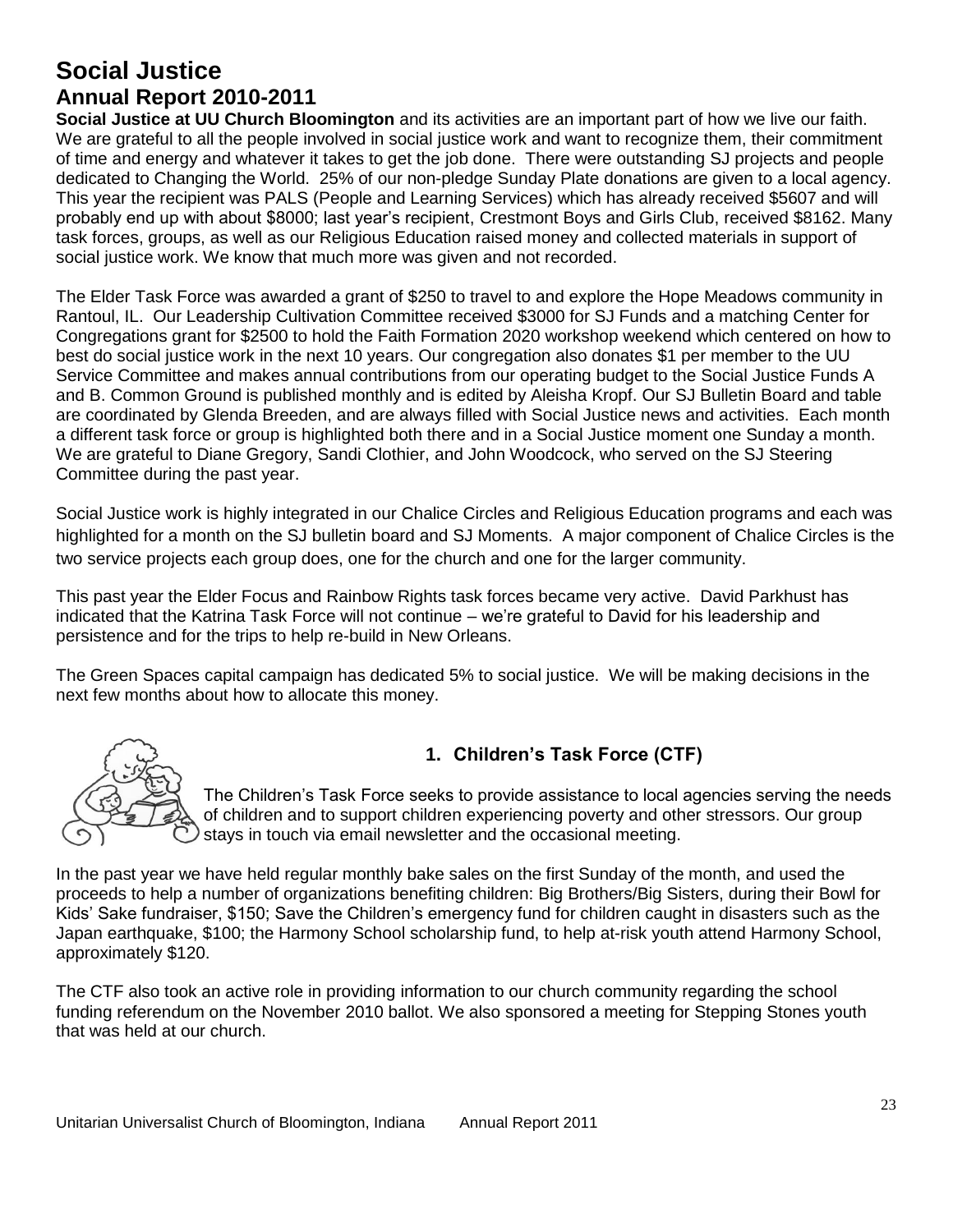The CTF is also collecting Box Tops for Education. Box Tops are small coupons found on many products which, when cut out and taken to any participating school, are worth ten cents apiece. We have a collection box on the SJ table, and have been receiving a steady stream of Box Tops that we deliver to Templeton Elementary School. Thank you to all who have been cutting out their Box Tops to bring to our collection box, or taking them to your local school!

CTF is always seeking new volunteers, as well as new projects to support. If you would like to get involved, contact information is available at the SJ table.

*Jennifer Livesay*



**2. Elder Focus Task Force – May 8th, 2011** What We Accomplished

### Served our Elders

- Sponsored a Fall Gathering featuring Lesa Huber speaking about Ten Simple Things You Can Do to  $\bullet$ Live and Age Well – Homemade soups served
- Deborah Rush created a wonderful "Silver Tsunami" Logo for our task force
- Applied for and received a grant from the Social Justice Funds to pay for gas and lunch for a visit to Hope Meadows on April 1, 2011
- Connected with youth from the church Emma diLavore, Claire Janda and Hannah Kasak-Gliboff to provide support for their fundraiser to raise money for Alzheimer's research and patients' projects – they raised over \$600 and collected 40+ beanbags to give to Cathleen Weber at the Alzheimer's Association at the hospital.
- Visited Hope Meadows and had a follow-up breakfast in which we shared the experience with community members
- Engaged in an inquiry with Rev. Mary Ann Macklin about a vision she has to get UU young adults to learn about caring for elders with dementia in nursing homes
- Participated in Getting Involved Fair continue to add to our list of people who will visit our elders or  $\bullet$ occasionally help them out with chores
- Presented intergenerational dinner and service on April  $6<sup>th</sup>$  celebrating place and memory
- Provided a luncheon gathering (lunch sponsored by Bell Trace) on May 11<sup>th</sup> with a program on balance by Cassie Connelly from Bell Trace and singing by Amanda Biggs

### Educated

- Wrote a report about the visit to Hope Meadows and distributed to stakeholders in the community  $\bullet$ (attached)
- Purchased several copies of Hope Meadows, so many could read. At least 6 people have read the book.
- Provided Social Justice Moment in February and created bulletin board on Elder Focus Task Force activities
- Continue to add books on aging to our library
- Sponsored End of Life Interactive Theater on April 12<sup>th</sup>
- Checking on Yellow Pages for seniors want to distribute to our elders being created by Active Aging **Coalition**
- Provided a luncheon gathering (lunch sponsored by Bell Trace) on May 11<sup>th</sup> with a program on balance by Cassie Connelly from Bell Trace and singing by Amanda Biggs
- Promoted the Bloomington Creative Aging Initiative to our elders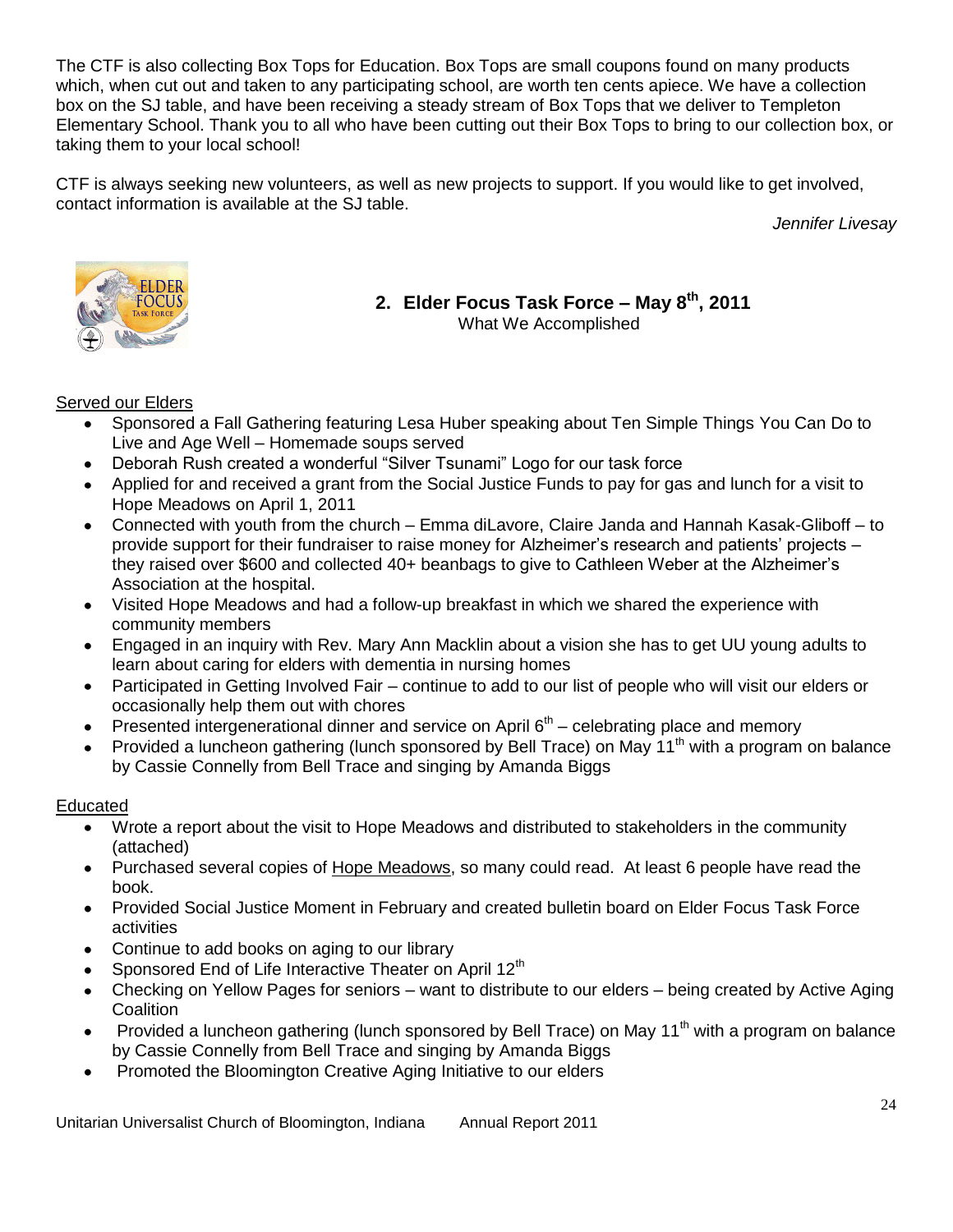- Offered an ARE class Honoring and Celebrating Mothers the Tuesday before and after Mothers' Day – We're working on offering Honoring and Celebrating Fathers in June
- Keeping track of the Senate Bill 23: Communities for a Lifetime  $\bullet$
- Attended Circle of Care: Mobilizing support in your congregation in Mooresville, put on by Duke Institute on Care at the end of Life
- Created a chart Congregational Self-Assessment: What are we already doing? Combined this with the Caring Committee chart. Reflected on our accomplishments and what we need to do in the future.
- Considered calendar of events for Creative Aging Festival Invited folks to attend Memory Bridge Initiative – a service learning curriculum designed to teach students how to communicate meaningfully with individuals with Alzheimer's disease – May 16<sup>th</sup> from 3-5 at Wegmiller Auditorium at Bloomington Hospital.

### Advocated for elder issues

- Working to enroll community members in the Hope Meadows model and eventually create such a model in Monroe County
- Keeping track of the Senate Bill 23: Communities for a Lifetime
- Notified Area 10 Ombudsman and offered to sponsor training for ombudsmen for nursing homes when she sees this need.

### Community Organizing

- Created a Nursing Home Directed Care Team for Arda Landergren 15 people have been invited to  $\bullet$ meet on May 22<sup>nd</sup> to determine what's missing in Arda's life, declare what each person wants to contribute to the effort and coordinate activities through a calendar.
- In communication with Rachel Johnson who would like to offer Reiki to church members who would then donate to the church
- Helping Joseph Darriau organize support for Cherry Merritt-Darriau

### Budget

May 7th, 2011 – Balance \$219.18 (still have a few incidental expenses like postage and picture development) Requested for next year, 2011-2012 - \$500.00

*Barb Backler*

### Hope Meadows Report – April 25, 2011

The Generations of Hope Development Corporation is an organization that created Hope Meadows 15 years ago and now works to extend the Hope Meadows model to address a range of social problems and to inspire new sites across the country. The neighborhood is the vehicle for action. Hence, the intergenerational community itself becomes the intervention – the key source of support and service. Creating an Intergenerational Community as the Intervention (ICI) is an interesting idea. The Elder Focus Task of the Unitarian Universalist Church of Bloomington believes Monroe County or the City of Bloomington could benefit from exploring an intergenerational model similar to Hope Meadows in Rantoul, Illinois. This model addresses the problem of foster families too often feeling isolated and not receiving the support they need. The Hope Meadows model offers ways to connect foster families to elders who have the wisdom, experience and time these young families need. Community members add so much to the efforts of the professionals who are available on site, right in the community. Members of our task force visited Hope Meadows on April 1<sup>st</sup>, 2011.

### **What did we learn during our visit to Hope Meadows?**

There is an excellent description of Generations of Hope, the innovative nonprofit corporation that established Hope Meadows in a paper entitled, "Generations of Hope Communities." There is a copy at: www.*generationsofhope*[.org/documents/GHC\\_](http://www.generationsofhope.org/documents/GHC_​White_​Paper.pdf)*White*\_*Paper*.pdf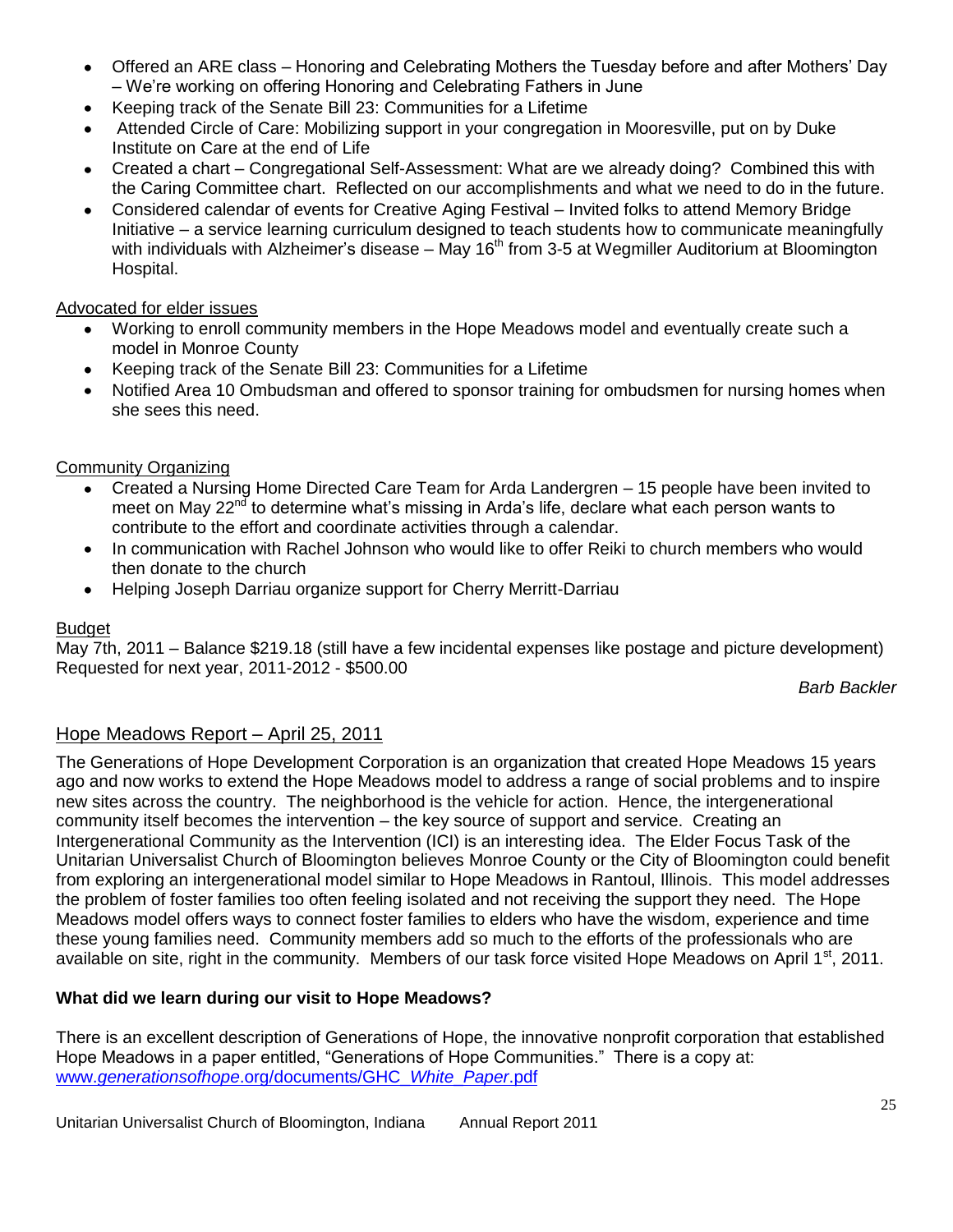We were struck by the two operational principles that drive Hope Meadows:

1. Residents are not problems-to-be-managed but ordinary people requiring the same embeddedness in family and community that we would want for ourselves.

2. Given the opportunity, ordinary people will care for one another in ways, and to a degree, that go beyond the scope of traditional interventions.

As we sat and ate lunch with the residents we saw evidence of these principles. Over the years that Hope Meadows has been in existence elders have realized that this is a wonderful place to live. Professionals and talented individuals found that even though they were retired they still wanted to contribute to society. Former teachers who live in Hope Meadows derive great joy from tutoring children in the after school program. I sat across from a man who receives monthly visits from his own children, but at the same time he acts as a grandfather to little ones who live in Hope Meadows. He sat next to a 3 year old who didn't leave his side for the entire lunch period. They were clearly close friends. We became acquainted with a mother who was providing foster care to two children who came to live with her and her other two children. This mother had been trying to raise her two children on her own and was really struggling. As a member of Hope Meadows she found lots of support for all four children.

There was some concern expressed by one of the folks who travelled to Hope Meadows that the management seemed top down. The new director agreed that that had been the case and she was making changes. She is interested in empowering the members of the community, giving them a voice in the governance and valuing all of their healthy interactions with the families as valid volunteer hours. Elders are required to volunteer 6 hours a week, and they do a variety of things from tutoring to babysitting to acting as crossing guards in exchange for housing that is typically half the cost of other housing in the area.

Another concern that was expressed was that the residents of the community might feel isolated from the larger Rantoul town. This certainly wasn't the case. The houses are right next to houses that are not part of Hope Meadows. Members of Hope Meadows serve on the Rantoul Library board and are involved in other organizations in the community.

Young families are given a six-bedroom house and a stipend, so that one parent can stay at home with the children. The families pay the utility bills.

We had lots of questions about financing, and we still need some clarification. Originally Hope Meadows was given a million dollar grant from the state of Illinois. Recently they have received grants from the Department of Children Services. They also do fund-raising. And of course they receive income from the elders in the form of rent.

"The Federal Foster Care Program helps to provide safe and stable out-of-home care for children until the children are safely returned home, placed permanently with adoptive families or placed in other planned arrangements for permanency. The program is authorized by title **IV-E** of the Social Security Act, as amended, and implemented under the Code of Federal Regulations (CFR) at 45 CFR parts 1355, 1356, and 1357. It is an annually appropriated program with specific eligibility requirements and fixed allowable uses of funds. Funding is awarded by formula as an open-ended entitlement grant and is contingent upon an approved title IV-E plan to administer or supervise the administration of the program. The title IV-E Agency must submit yearly estimates of program expenditures as well as quarterly reports of estimated and actual program expenditures in support of the awarded funds. Funds are available for monthly maintenance payments for the daily care and supervision of eligible children; administrative costs to manage the program; training of staff and foster care providers; recruitment of foster parents and costs related to the design, implementation and operation of a state-wide data collection system.

["http://www.acf.hhs.gov/programs/cb/programs\\_fund/state\\_tribal/fostercare.htm](http://www.acf.hhs.gov/programs/cb/programs_fund/state_tribal/fostercare.htm)

The Generations of Hope Development Corporation, which is working to extend the Hope Meadows model, is largely funded by the W.K. Kellogg Foundation.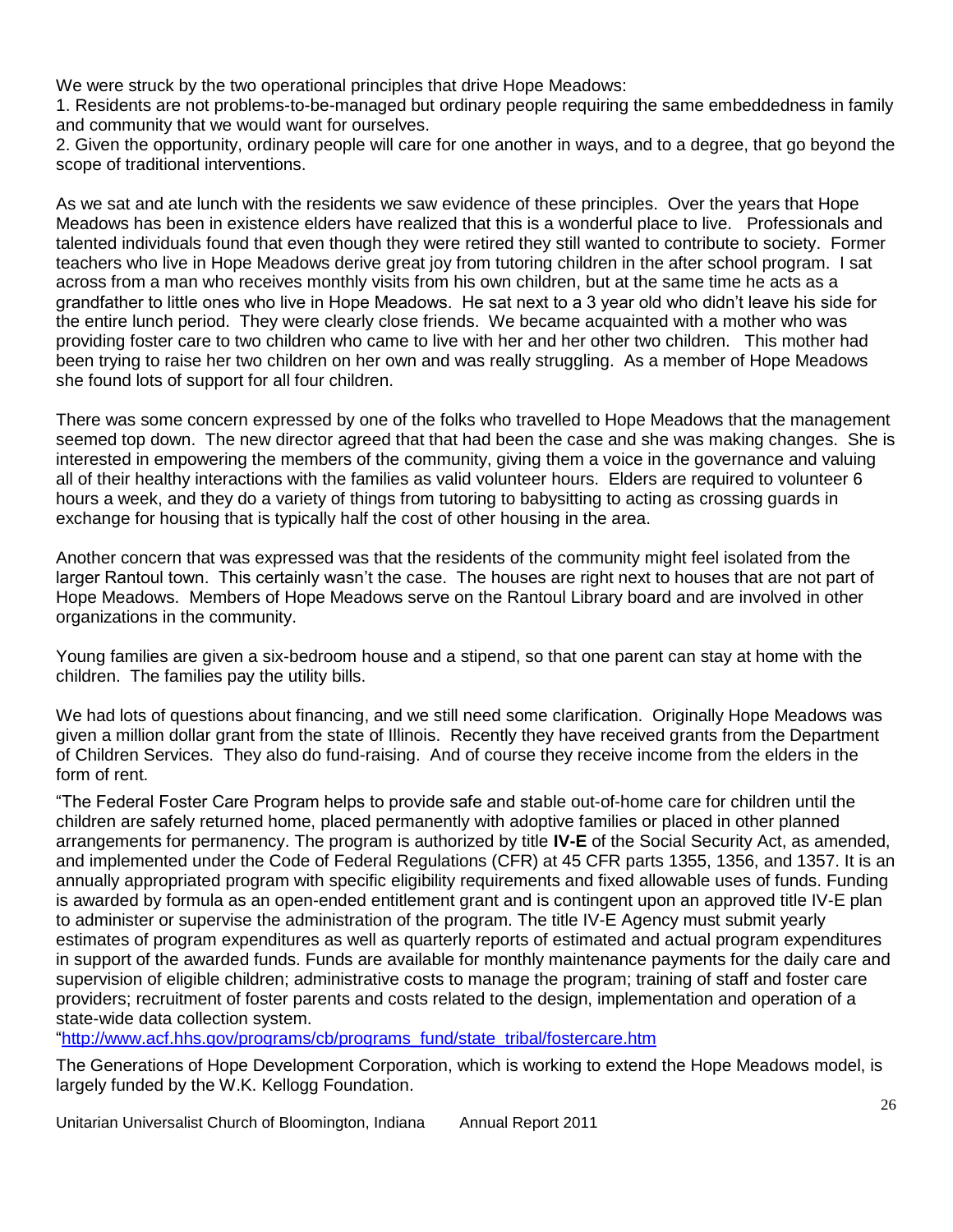#### **With whom are we in contact?**

The Elder Focus Task Force sponsored a breakfast the Friday after we visited Hope Meadows on April 8<sup>th</sup>. We shared our experience with others in Monroe County. Present were Kerry Conway, the director of Area 10 Agency on Aging; Doris Parlette, former Department of Child Services Regional Manager; Rosemary Doherty, caseworker at Area 10 Agency on Aging; Diane Gregory; Patsy Flint; Deborah Phelps; Iris Kiesling, County Commissioner and Reverend Emily Manvel Leite. Steven Vaughn, director of the Department of Child Services in Monroe County; Judge Steve Galvin; Phil Stafford and Gina Alexander, Vice President of Programs and Administration at the Villages, have all expressed an interest in the model and have asked for more information.

#### **How would this model work in Monroe County?**

Kerry Conway spoke at our breakfast meeting about the possibility of making some of the senior housing that is available in Monroe County open to mixed generations. (Housing that was designated as strictly for elders is now open for negotiation after the 7- year requirement as strictly senior housing.) She also said that when given this option many elders are fearful of having active young people around them in case they might get knocked over. However, when seniors have had the opportunity to interact with young people such as Girl Scout troops the elders have really enjoyed the experience. Perhaps elders need to have the opportunity to see what intergenerational activities and living together could provide. If this were offered over a longer period of time everyone might have a chance to form relationships and understand how much fun and how rewarding this could be.

Kerry Conway introduced the idea of providing some of this housing to adoptive families. She also said that perhaps a mix of special needs children and children who don't face so many challenges might be less "convulsive."

There is a need for more resources for foster children and youth at risk. This is a unique model and one that might serve our community well.

#### **Where do we go from here?**

What would a community such as Hope Meadows look like in Monroe County?

Whenever the city or county is looking at programs for elders it seems like a good idea to consider how other generations could be incorporated into the plans. And when the city or county is looking at programs for foster children or youth at risk it seems like a good idea to consider how other generations, specifically elders, could offer support.

Senior housing could be part of the 12 acres of land near City Hall that Bloomington is in the process of purchasing from Indiana University. Would there be any community center in which intergenerational activities could take place? Would this be affordable for elders?

Bloomington has provided programming for seniors at Twin Lakes Recreation Center. Are the activities that provide recreation, leisure and wellness offered exclusively to seniors? Would there be opportunities to integrate the elders into activities that involve other age groups? Are there planned activities that bring different generations together?

There is talk about creating a gardening program for seniors. Couldn't this be an intergenerational effort with elders who have had much gardening experience serving as leaders?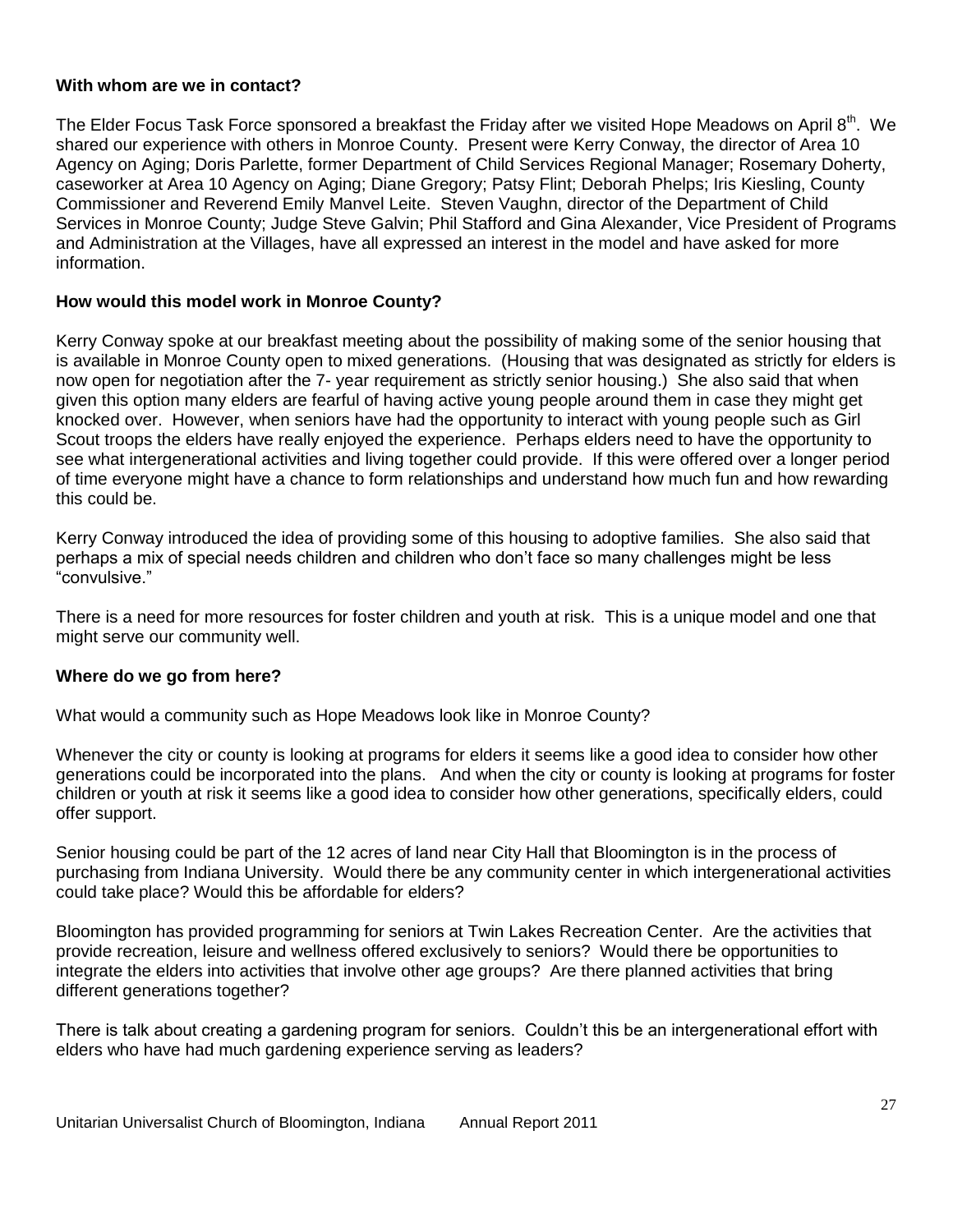Will there be a senior activity center downtown? Will younger generations be welcomed?

Wouldn't I.U. students benefit from interactions with elders in the community who could serve as mentors?

#### **Next Steps:**

- Distribute report to community members
- Contact other stakeholders in the community such as Middle Way House, Stepping Stones, Probation  $\bullet$ Department.
- Talk to Kerry Conway about possible programs she's considering as part of Area 10 Agency on Aging
- Research what is already being done in the community to provide our elders with the chance to stay in place and the ability to make a contribution and feel needed
- Visit Hope Meadows again and get access to their Wiki site
- Explore cooperative housing in Ann Arbor that involves elders along with other generations
- Visit the neighborhood naturally occurring retirement community in Linton, Indiana 9 square blocks to see if they have ideas that would inform our thinking
- Follow the development of Bill 23: Communities for a Lifetime which is being considered in the Indiana legislature

*Barb Backler*



## **3. Green Sanctuary Task Force on Global Climate Change (GSTF)**

The Green Sanctuary Task Force on Global Climate Change (GSTF) promotes mindful, Earth centered living, working to educate and motivate individuals and

institutions to take positive steps toward reducing greenhouse gas emissions with the understanding that it is our moral imperative to care for the Earth. To this end the GSTF has been active at various levels in the congregation and the wider community.

Activities in the recent fiscal year included:

Holding the weekly fair trade coffee and chocolate and compact fluorescent light bulb sales which provides an opportunity for all members and friends of the church to support the work of the GSTF and keep informed of its activities.

Implementing the Task of the Month program with over 130 UU households participating and offering promotional giveaways each month.

Holding a fall and spring clothing swap held in Fellowship Hall with both being well attended.

Co-hosting the Earth Fair with the Earth Kin between the Earth Day services, including the purchase and distribution of 240 tree and shrub seedlings.

Sponsoring the UU Retreat with over 60 registered participants.

Hosting a benefit performance with Philip Gulley and Carrie Newcomer with 250 attending. Raising over \$4,000.

Providing financial and promotional support to the Coal Free IU, Green Spaces Initiative (Market Gift Certificates), insulation project at UU, and UU Ministry for the Earth. In total the GSTF donated \$1,300.

Being an active member of Earth Care, Bloomington's Interfaith Group for the Environment, and actively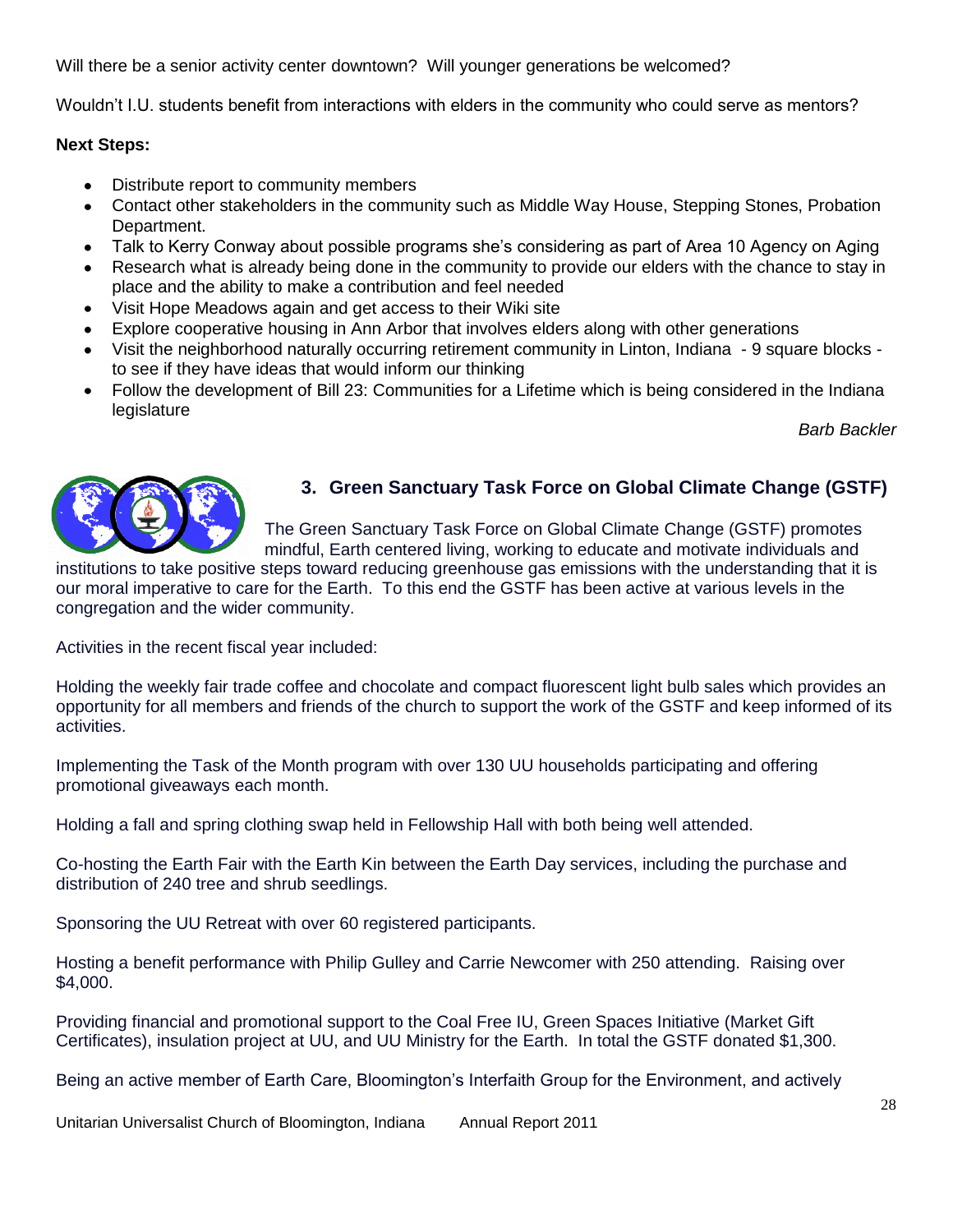participating in the March launch of Hoosier – Interfaith Power and Light. Additionally GSTF members were active in the MLK Day events hosted by Earth Care.

*Marcia Veldman*



## **4. Habitat for Humanity Task Force**

**Task Force members:** Barb Berggoetz and Connie Nelson-Laird, co-chairs, and Nedra Carlson, Peter Garrettson, Lynne Gilliatt, Joan Caulton and Bev Freese.

**Meetings:** Last Sunday of the month, 10:15 to 11:15 a.m.

**Goals/objectives:** Address the lack of decent, affordable housing in Monroe County by supporting efforts of Habitat for Humanity of Monroe County; educate the congregation about housing needs, goals and accomplishments of Habitat; raise money for Habitat builds; support Habitat's ReStore with volunteers and funds; support Habitat by providing volunteers and food for builds.

### **Activities during 2010-2011**

### **Service/fund-raising:**

- Task force members earned about \$1,200 by parking cars at the UU lot during six IU football games  $\bullet$ (worked with International Outreach Task Force members to share income).
- Provided several builders for two Habitat builds.
- During church Holiday Bazaar, we sold holiday cards created by a Habitat homeowner to raise awareness about Habitat and earn money (about \$200).
- Sponsored a church breakfast on Feb. 13, with the help of a Chalice Circle, to support goal of sponsoring a day of a build, earning about \$800.
- Raised a total of \$3,200 toward sponsoring one day of a Habitat build, which costs \$6,250. We have plans to provide all the builders for the day we sponsor and the food.
- Task force recruited UUers to fill a table for Habitat's More Than Houses breakfast in November 2010, its biggest fund-raiser of the year.
- As another fund-raiser, task force members are building children's picnic tables to order for \$100 each.  $\bullet$

### **Education:**

- Task force co-chairs Barb Berggoetz and Connie Nelson Laird provided a "social justice" moment in  $\bullet$ March 2010, focusing on the  $10<sup>th</sup>$  annual Habitat Women Build and how UUs can support Habitat in general.
- Regularly contribute articles to the Common Ground and Prologue to keep UUs abreast of volunteer opportunities involving Habitat and accomplishments of the task force.
- The task force set up a movable bulletin board, near the social justice table, for all task forces to use to post notices of events and requests for volunteer help. We also updated our Habitat bookmark and task force page on the UU website.
- Participated in the two Getting Involved Fairs at both services and recruited several people who were  $\bullet$ interested in building and helping the task force.
- Involved RE children in making fruit salads for our breakfast, after which teachers educated children about the good work of Habitat.

### **Witness:**

 $\bullet$ The task force decorated the social justice bulletin board in March with photos of previous Women Builds and statements from builders about the impact and importance of the build.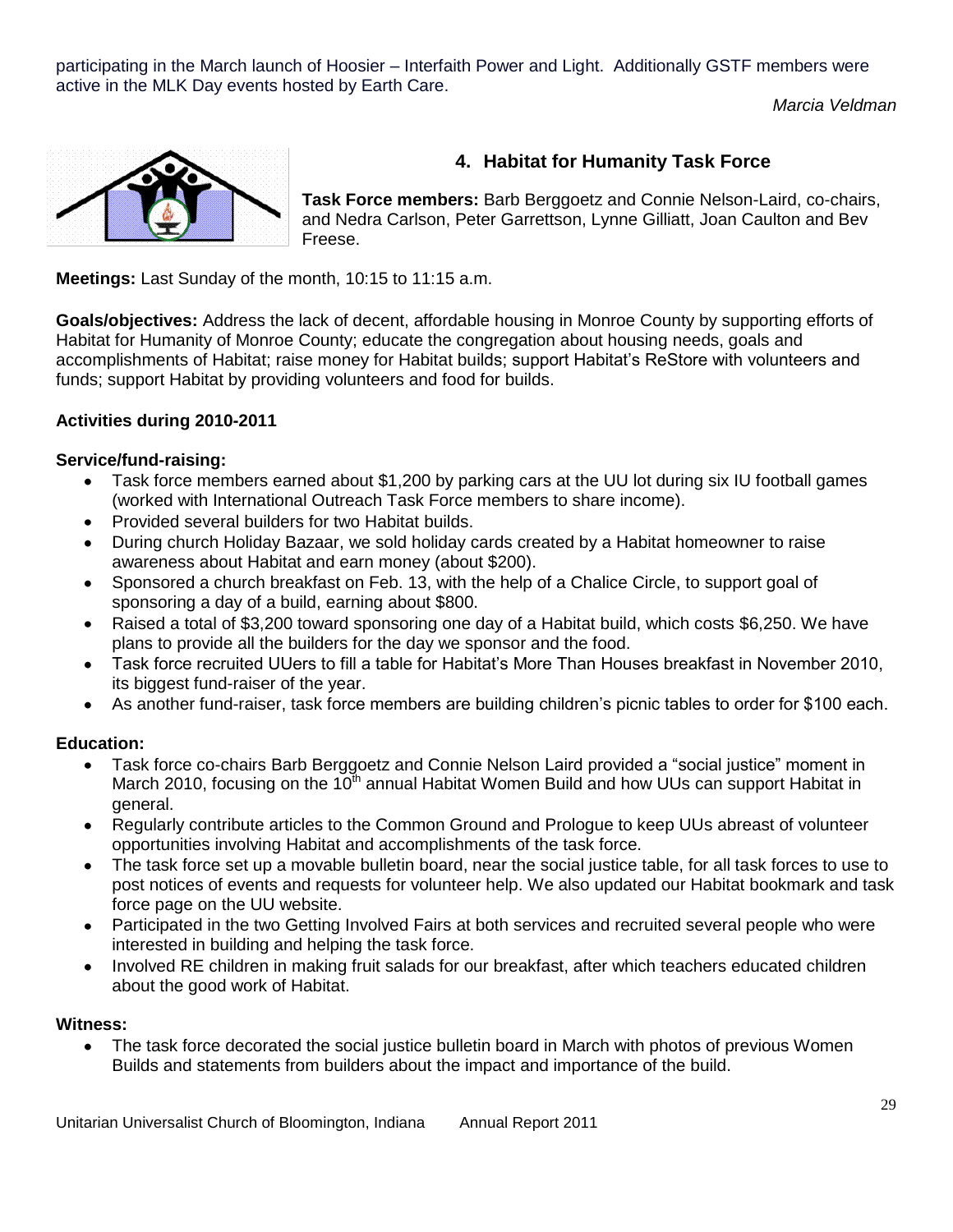- The task force created a fund-raising "thermometer" that is displayed in the church hallway and sometimes in Fellowship Hall to visibly show our progress toward raising \$6,250 to sponsor one day of a Habitat build in the future.
- Volunteer builders worked side by side next to the homeowners, as well as other community members, and saw Habitat in action and the benefits to deserving area people.

### **Community organizing:**

- Co-chair Barb Berggoetz served as a team leader for the Habitat Women Build, recruiting 25 women to build on May 19 during the one-week build. The task force annually sponsors a team for the Women Build. This year, a total of 33 team members, including women recruited by another co-leader, raised \$10,385.
- Task force co-chairs met with a representative of Habitat to renew our understanding of the  $\bullet$ organization's greatest needs and learned that house financial sponsors and food for builders were top needs, along with builders.

*Barb Berggoetz*



## **5. Help Feed Our Hungry Neighbors Task Force**

The past year was a very successful and record-breaking year for the HFOHN Task Force. We continued the activities that have been so successful for us in the past, and also added a new "Dine and Donate" event at a local restaurant to raise money for Hoosier Hills Food

Bank. We plan to host more of these restaurant fundraisers in the near future. They are a great way to raise funds to fight hunger and to build community among people in our congregation.

### **2010-11 Activities and Totals:**

**Each One Feed One Food Drive**. (August 2010) This is a city-wide food drive for Monroe County United Ministries' Emergency Food Pantry (MCUM), collecting non-perishable items on-site at local grocery stores. Five members of HFOHN volunteered at the College Mall Kroger location, approaching shoppers and asking them to purchase canned goods to donate. The total donated to MCUM was over 14,400 pounds of food.

**Holiday Basket Food Drive.** (November 2010) This is our annual food drive for MCUM's Emergency Food Pantry. Individuals and families at the church can donate a "holiday basket" that will benefit a local family in need. A basket is actually 2-3 days worth of groceries, which can include the fixings for a holiday meal. In 2010, our congregation donated 89 holiday baskets. The total pounds of food donated in the baskets added up to 7,900 lbs.

**BountyFull Sunday Food Drive:** Monthly food drive held the first Sunday of each month to benefit MCUM. HFOHN task force members set up the tables for this drive each month and transport the donated food to MCUM. 2010 totals: 2155 lbs of food. January-May 2011 totals: 1144 lbs.

For 2010, the UU Church Bloomington was the top congregation donating food to MCUM's Emergency Food Pantry! This is the first time this has happened. UU's donated 10,055 lbs of food through the Holiday Basket and BountyFull Sunday Food drives combined. This church donated more than twice the amount of nonperishable food than any other church in the Bloomington/Monroe County area. This is very exciting news for our task force and the church.

**Fiber Arts Booth at Holiday Bazaar.** (December 2010). HFOHN runs a booth at the bazaar where we sell hand knit and handmade fiber items (scarves, hats, quilts, etc.). Members and friends of the congregation make these items and donate them to the sale. In 2010, the booth brought in \$1068.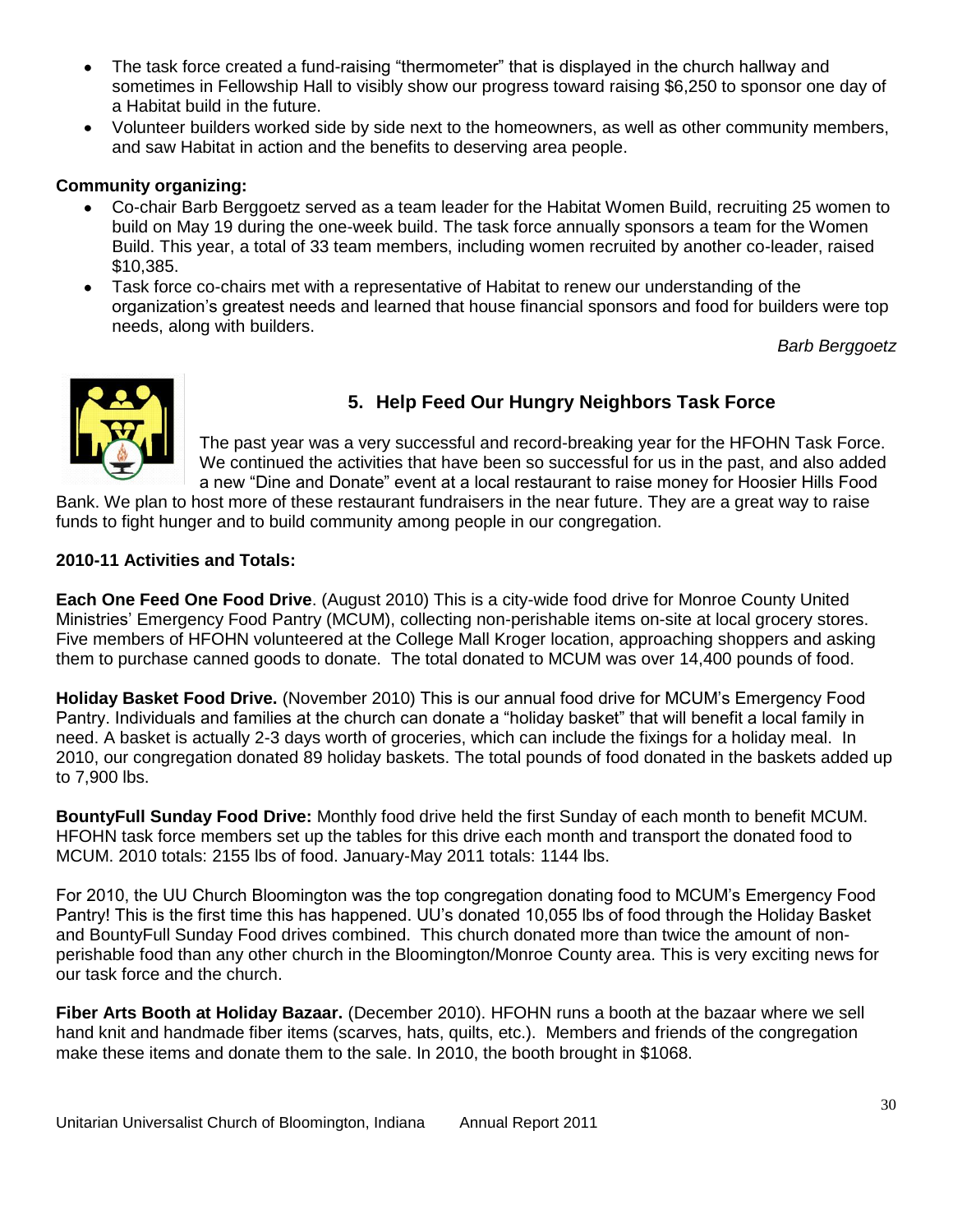**CROP Walk**. (October 2010) A local walk to fight hunger that is part of a national event that benefits local and national hunger agencies. We had several walkers and raised about \$200.

**Homeward Bound Walk.** (April 2011) A local walk to raise money for local agencies that help homeless people. We had two walkers who raised about \$300.

**Dine and Donate.** (May 2011). A new fundraising event for our group. We sponsored an evening at Lennie's Restaurant where UUs could dine during certain hours and have 20% of their bill donated to the Hoosier Hills Food Bank by Lennie's. This was a popular event – we gave away all of the 40 certificates that diners needed to have to participate. Many UUs were there enjoying good food and good company. However, we haven't received the total donated from Lennie's yet. We plan to have more of these fundraisers later in the year, beginning in August or September.

| 2010-11 Totals:                               |         |
|-----------------------------------------------|---------|
| <b>Total Pounds of Food Donated:</b>          | 11.199  |
| <b>Total Money Donated to local agencies:</b> | \$1,568 |

*Anne Graham*



### **6. Hope for Prisoners Task Force**

Different name, same purpose and goals. We have 15 active members who are involved in advocacy, mentoring, and partnering with people incarcerated and/or paroled. Our community partners are NewLeaf/NewLife, OASIS, and BCADP.

Crafting Bridges, addictions counseling, life skills programs, employment search, spiritual guidance, socialization—we reach out in many ways. Our task force members also work with Area 10, Salvation Army, Work One, and other organizations that have programs for parolees and families.

Hope for Prisoners gave \$350 for reading glasses and birth certificates for inmates at the Monroe County Jail (MCJ). And we continue to collect quilting materials for the Quilt Project at Wabash Valley Correctional Facility (WVCF). The quilters, in turn, donated 50 quilts to Bloomington's Winter Homeless Shelter in December.

Afro Hoosier International (thanks to Bob Port) played for a benefit dance in February. Great music, great fun, and we were able to give \$250 apiece to NL/NL and OASIS to provide needed supplies to jail programs and parolees, and \$100 to Women Writing for a Change for materials for their bi-monthly writing circle at MCJ.

Through Common Ground, we have kept the congregation informed of the need for sentencing reform in Indiana and, during coffee hour, we obtained many signatures to that end and in opposition to a new prison that the state plans to construct**.**

Thanks to the Green Sanctuary Task Force for donating the leftover men's clothing to WVCF and women's clothing to the Indiana Women's Prison at the end of their clothing swaps last fall and this spring. Those clothes will be used by parolees as they move back into the community.

Besides our ongoing volunteer efforts, our goal for this fall is to put renewed energy into the Read-to-Me program. Volunteers will record prisoners as they read books to their children or grandchildren. Each recording and book will then be given to the children. This program has been successful in many jails and prisons in helping to renew or develop relationships between family members. We will have another children's book drive as we get this off the ground and running. We also plan to do a display of poetry and arts and crafts of people incarcerated, perhaps at the Showers Building.

Hope for Prisoners has monthly meetings at 11:30AM, on the  $2^{nd}$  Wednesday of each month in the church library. Contact person: Glenda Breeden, bgbreeden@att.net, 812-829-3431.

*Glenda Breeden*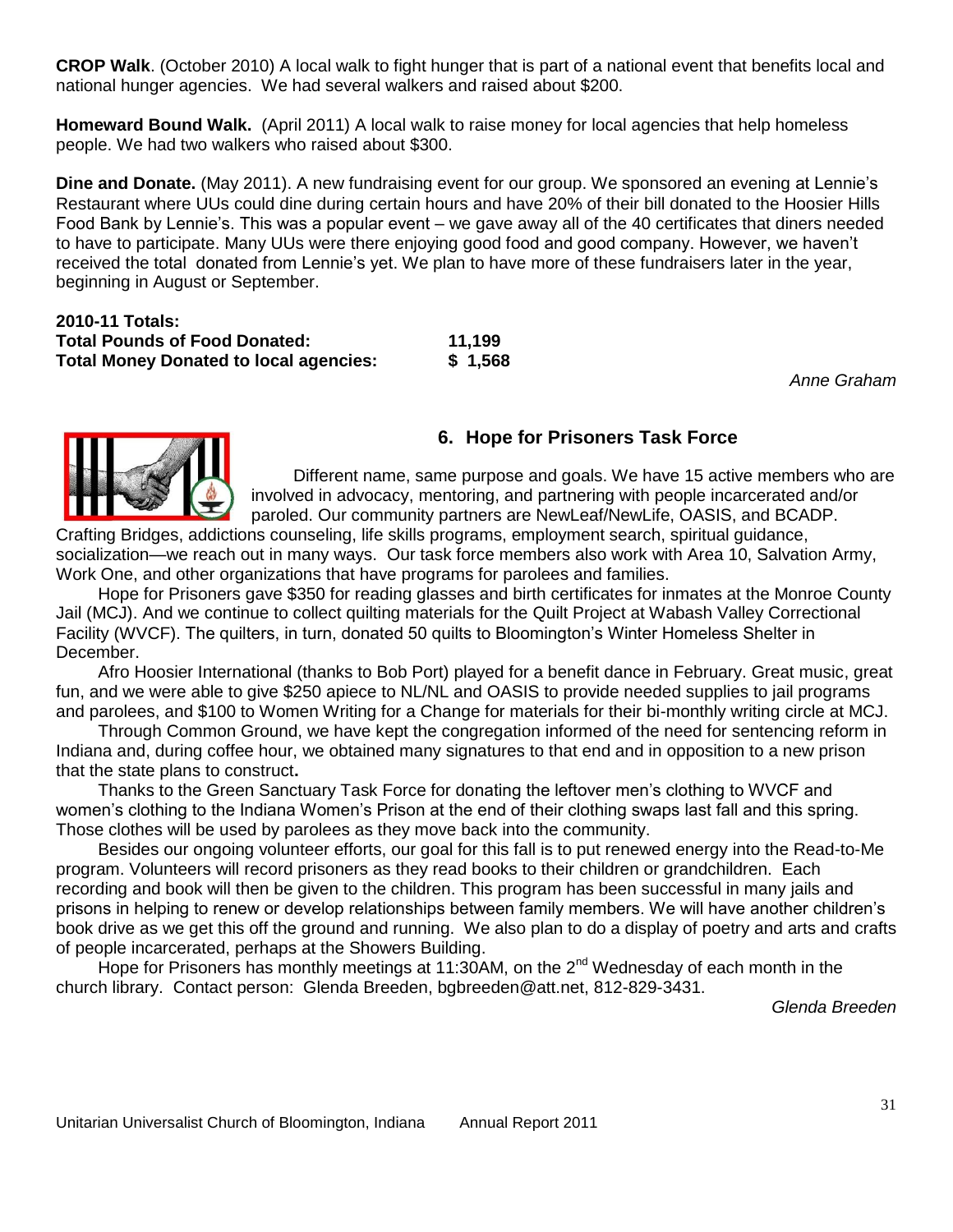### **7. The International Outreach Task Force**



The mission of the International Outreach Task Force (IOTF) is to provide direct financial, material, and/or humanitarian support to specified international development projects with

the aim of bettering lives and building human bridges between people of different cultures. The core intent of the IOTF is to direct our efforts toward supporting small scale service/development projects that are tied directly to members of our congregation and/or community. The IOTF will also focus on enhancing the



*IOTF member Jason Blankenship with students in Kpain, Liberia.*



development of cultural awareness, understanding, compassion, and Love in our congregation and greater community. We feel that, by both its inherent

nature and our specific intent as a task force, the work of the IOTF supports core principles of Unitarian Universalism including; The inherent worth and dignity of every person; Justice, equity, and compassion in human relations; and The goal of world community with peace, liberty, and justice for all.

*Member of Ndethya wa Ngutehya with family, Kathonzweni, Kenya.*

Since its inception in 2008 the IOTF has worked with congregation and local community members to help support education initiatives in Liberia, Sierra Leone,

Democratic Republic of Congo, and Costa Rica. In 2009 the IOTF partnered with the People's Church, a UU congregation in Kalamazoo, MI, to help support an ongoing micro-lending project being run by a Unitarian congregation in Bujumbura, Burundi. In 2008 the IOTF began an ongoing association with congregation member Claire Robertson to support the Ndethya wa Ngutethya women's agricultural cooperative based in Kathonzweni, Kenya. Most recently, in the tragic aftermath of the January 2010 earthquake in Haiti, the IOTF has dedicated itself to supporting long term relief efforts in Haiti on behalf of the UUCB congregation. On top of \$3,620 raised by the congregation in a special collection to support the Unitarian Universalist Association/Unitarian Universalist Service Committee Joint Haiti Relief Fund, the IOTF raised an additional \$6,264 in support of the UUA/UUSC initiative and Partners in Health, Haiti. This made for a total of \$9,884



*Imagine Haitian co-founder Lizzie Cooke inspecting the nursery at Eben-Ezer Mission*

raised by our congregation in 2010 in support of Haiti relief efforts.

For 2011 the IOTF is focusing on 2 small scale community based international service projects that fit well with our core purpose. In July of 2011, 2 members of the IOTF, Claire Robertson and Jennifer Blankenship, will be traveling to Kathonzweni, Kenya to represent our congregation and strengthen the ties of love and fellowship that link our community with the women and families of Ndethya was Ngutethya. This trip will focus on viewing the progress of past and current projects, meeting with the leadership of Ndethya wa Ngutethya to

discuss ideas for the future, and to investigate the potential of having a dedicated representative based in Nairobi to better facilitate communication and transfer of funds in support of the project. The members of the trip will also be shopping the markets of Nairobi in search of beads, cloth, baskets and other handmade Kenyan goods to bring back and sell in support of this project.

In our continuing effort to support long term Haiti relief the IOTF is proud to be partnering with the non-profit *the general manager*. organization Imagine Haitian. Created and operated under the initiative of congregation member Lizzy Cooke, Imagine Haitian collaborates with community groups near Gonaives, Haiti to promote environmental education, reforestation, and alternative fuels. The Haitian partners of Imagine Haitian include Eben-Ezer Mission of Gonaives, the Mapou Women's Organization, the La Croix Peasant Association, and the Passe-Reine Youth Group. For more information on Imagine Haitian please go to [www.imaginehaitian.org.](http://www.imaginehaitian.org/) *Jason Blankenship*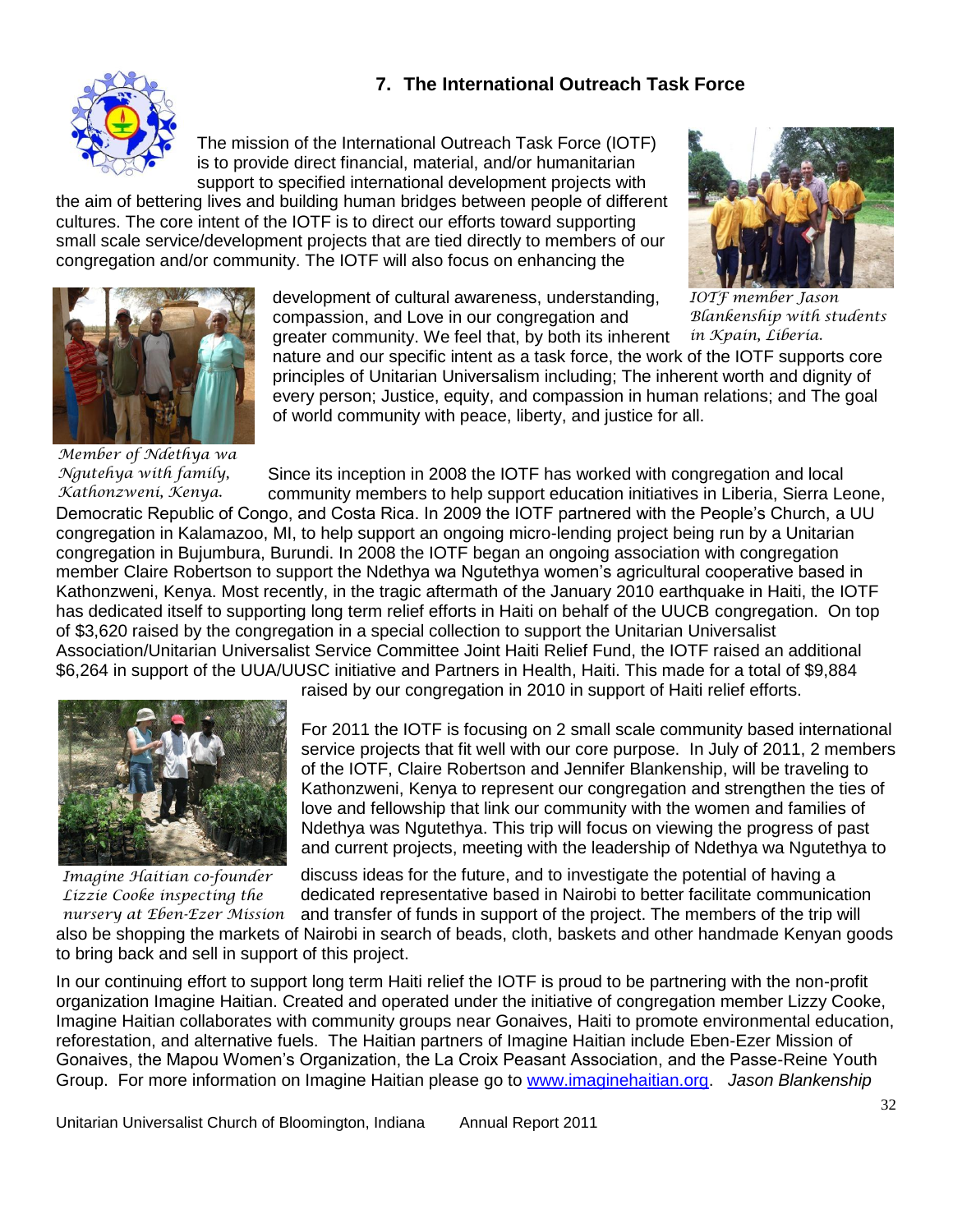

### **8. Just Peace Task Force**

The highlight of the year for the Just Peace Task Force was a talk held at the Church in October by Barry Sanders, author of *The Green Zone: The Environmental Costs of Militarism.* He pointed out that while many of us recycle, try to drive less, and use less heating and cooling, a huge part of our collective ecological footprint lies elsewhere: in the environmental destruction caused by war and the military. The Pentagon is the world's largest polluter. To protect the global climate, we must work for peace. The task force co-sponsored the event, attended by 150, with Bloomington Peace Action Coalition and other groups including the Bloomington Environmental Commission, the Center for Sustainable Living, and our own Green Sanctuary Task Force.

Making connections with those working for environmental and economic justice is increasingly important to peace activism. More than ten years after the U.S. invasion of Afghanistan, the United States continues to wage an open ended and ill defined "war on terror," and President Obama has continued many of President George W. Bush's policies. Military spending consumes more than half of Federal discretionary spending at a time when budgets are being slashed across the nation for education and social services during a severe recession. Yet – in part because there is no draft, and daily life continues for most of us – people's willingness to turn out for peace events has sharply decreased, not only here but for peace groups nationally. Connections and alliances will be crucial. Equally important will be exploring the personal side of peace: how can we lead more peaceful lives, and how does the personal reflect and change the public and political?

In 2010, the Unitarian Universalist Association adopted a denominational Statement of Conscience "Creating Peace" [\(http://www.uua.org/socialjustice/socialjustice/statements/13394.shtml\)](http://www.uua.org/socialjustice/socialjustice/statements/13394.shtml). The Just Peace Task Force worked successfully to strengthen the first draft and played a role in inserting language opposing "unilateral interventions and extended military occupations as dangerous new forms of imperialism." On the floor of General Assembly, our Church's delegates and Rev. Bill Breeden proposed and carried language "supporting nonviolent resisters and their families, and providing them with opportunities to share what they have learned."

We want *You* for the Just Peace Task Force. Please contact David Keppel [Keppel@sbcglobal.net,](mailto:Keppel@sbcglobal.net) (812) 331-2815.

*David Keppel*



## **9. Katrina Relief Task Force**

The Katrina Relief Task Force of the Social Justice program has wrapped up its work, after the fifth group went to New Orleans to work during spring break this year. We are closing out the program because the Little Farms United Church of Christ that we worked out of in New Orleans is closing its program

due to diminishing funds and diminishing numbers of volunteers. Altogether we had 60 volunteers in our five crews, with many going multiple times.

Here's a report on this year's efforts:

The group worked on two houses. At both locations they were finishing items left over at the end of the remodel; this is known as a "punch list."

At one home, Kristiana, Sarah and Barb comprised the painting crew. There was a lot of painting. Tim from Little Farms UCC did most of the carpentry, including hanging a door and installing transition strips, assisted by Marcus. Hugh finished drywall and worked with Marcus on repairing the vinyl siding on the back of the house.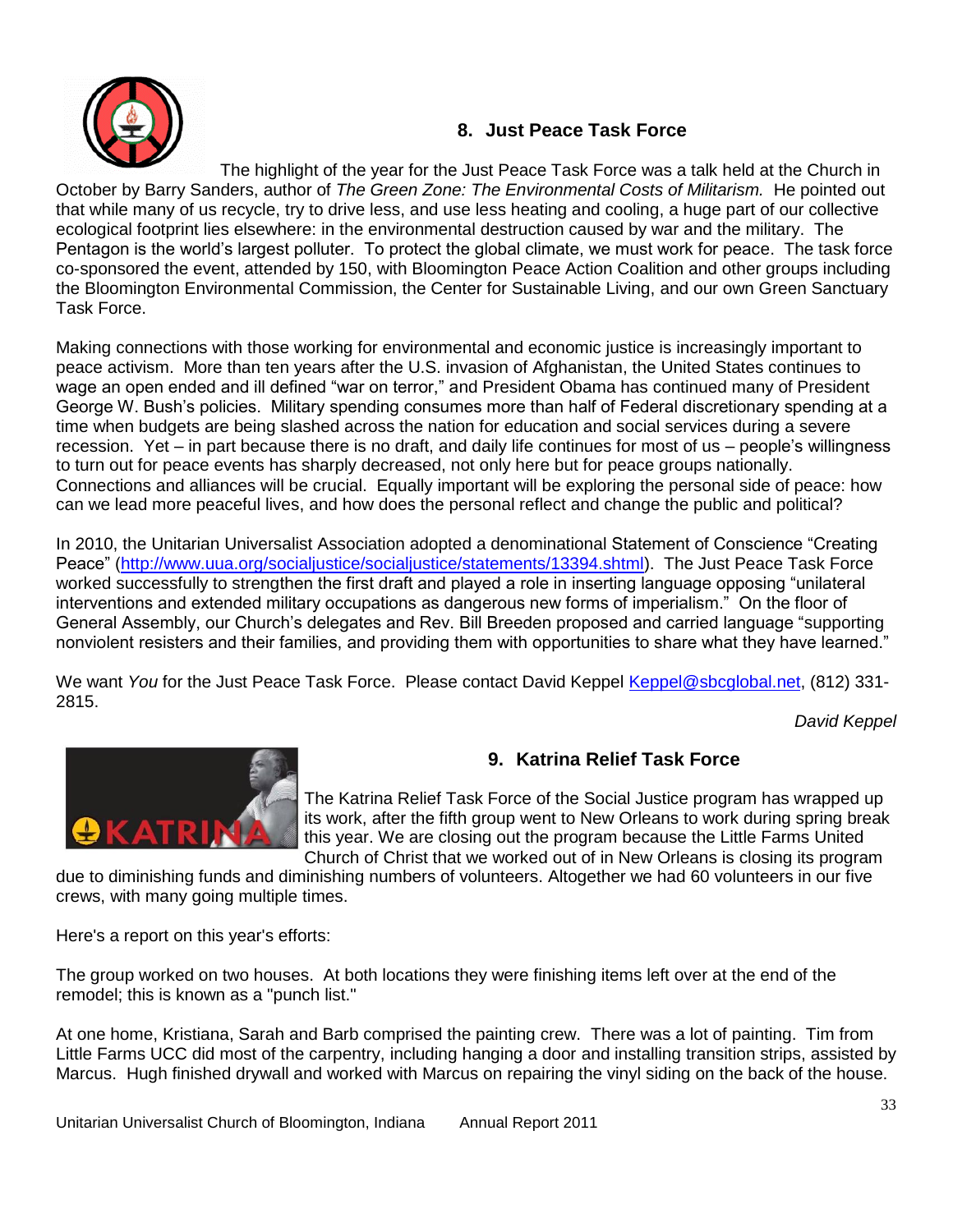The whole crew worked together for an afternoon replacing an outdoor soffit.

At the second home, each member of the group worked on many projects, but had at least one major accomplishment. Gloria prepped and painted the master bathroom. Jesse laid tile and stained and placed the baseboards in the other bathroom. and spent nearly a day and a half sanding the kitchen cupboards so they could be refinished. Bill was the master handyman doing a number of tasks from hanging the venetian blinds, to making touch-ups on paint, and in general making sure that doors, hinges, and windows were in proper working order. Chris and Candene worked together on cleaning the woodwork throughout the house. They also spent a couple of days prepping for and blowing in installation. They both now claim to have a new appreciation for people who do that for a living. They also stained and finished the kitchen cupboards.

Both punch lists were substantially "punched out."

*David Parkhurst*



### **10.Rainbow Rights Task Force (RRTF)**

The Rainbow Rights Task Force (RRTF) has once again become active after being inactive for several years. The reactivation was a two stage process. During the

first stage a contact person was identified in an effort to channel requests related to LGBTQIA concerns. This was very informal and at best a hit and miss approach. The second stage involved a more formal organization; identifying members and friends in the congregation who had a shared interest and willingness to be involved, scheduling meetings, and planning activities.

Activities and accomplishment during the past year include:

- The RRTF supported Spencer Pride by having a table with brochures from the church. We also had  $\bullet$ the Standing on the Side of Love banner on loan from the Heartland District.
- The RRTF was contacted with a request for information by a congregation member who had a friend whose partner had been hospitalized. This hospital quite possibly could have been less than accommodating to these same sex partners. We were able to provide our member with information from the Human Rights Campaign web site so accurate information was available to stand up for friends.
- The RRTF was contacted by a member of our congregation and informed that the AIDS Quilt would be on display. We were asked if there was anything we could do to assist with that effort. The AIDS Quilt display was being sponsored by Positive Link of Bloomington Hospital. We contacted them and they needed monitors to provide safety while the quilt was on display. The RRTF put out a call and several people volunteered to be quilt monitors. When viewing the quilt one is left with powerful feelings of love and loss, a life lived but much too short.
- The RRTF was approached by a representative of the PRIDE Film Festival and asked if we would be  $\bullet$ interested in co-sponsoring a pre-PRIDE event. The plan was hatched to have a screening of the film, "8 - The Mormon Proposition" to be followed by a panel discussion. This is a documentary film about the Mormon Church's support during the campaign to pass Proposition 8 in California. We did this and had around a hundred people attend. Several came back and attended services on Sunday and signed up for the RRTF at the Getting Involved Fair. This was a very successful event.
- The RRTF put a call out to our congregation to participate in the Rally for Equality. This was a rally in opposition to HJR-6. HJR-6 in part proposes to place one man and one woman as the definition of marriage in the Indiana constitution as well as further restrict civil options and domestic partner benefits. It is much worse than merely a marriage discrimination amendment. We had a very good response from our congregation with many families Standing on the Side of Love in opposition to this proposed amendment.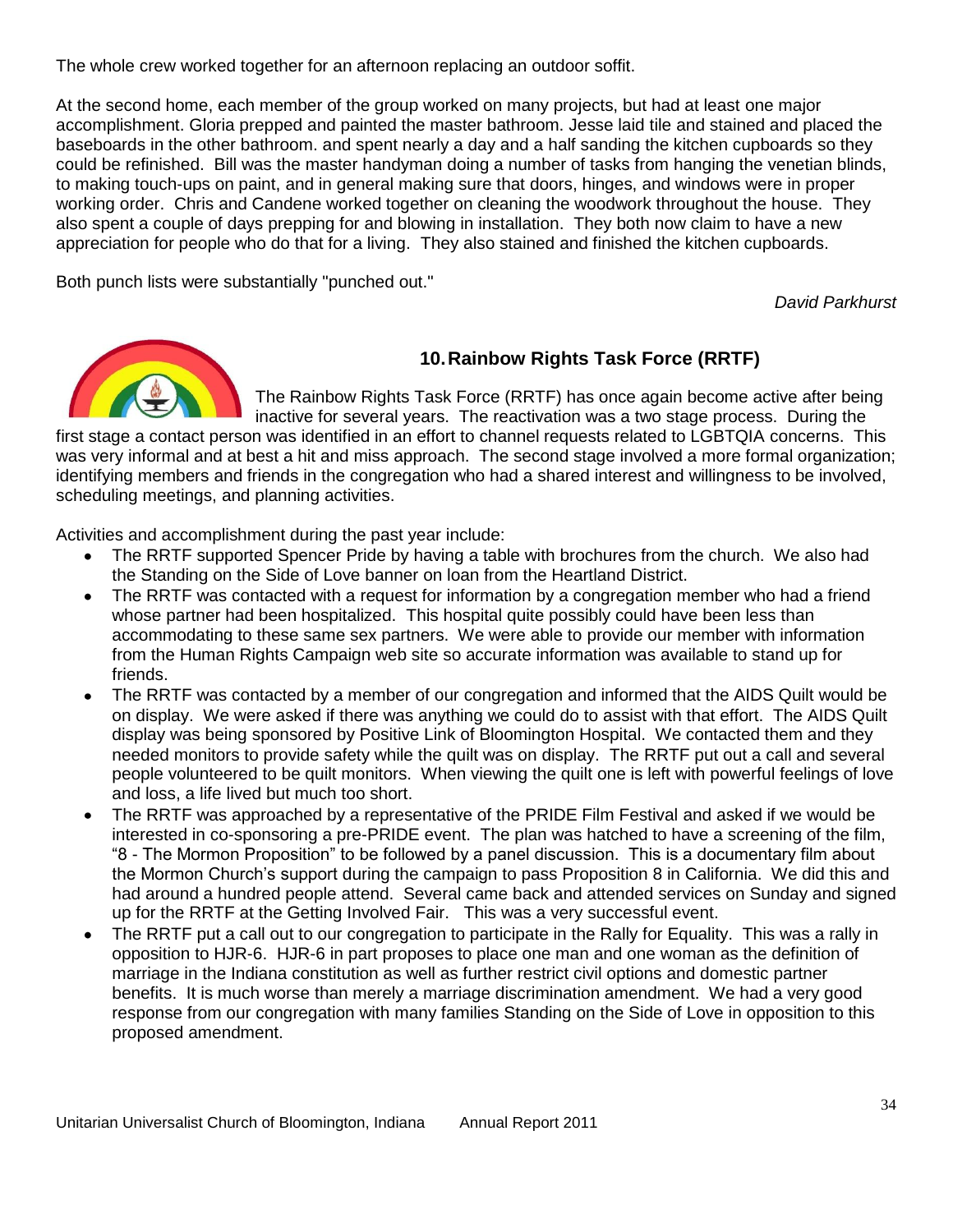The RRTF has agreed to work with the International Outreach Task Force to do a fund raiser for the UU-UNO Uganda Fund. LGBTIQA discrimination is rampant and fueled by right wing Christian missionaries in Uganda. We are committed to doing this in the coming year.

*Phil Cooper*

# **Special Purposes Fund Committee Annual Report 2010-11**

Committee Members: Tom Hollingsworth, Clarke Miller, Karen Jewell, President Steve Dillon and Treasurer John Lawson.

Purpose of Fund: Special contributions are allocated for capital assets, amenities and auxiliary purposes of the Church.

Activities During the 2010-2011 Church Year:

1. Replacing carpeting in Fellowship Hall. This project required immediate attention and the funds were a noninterest paying loan to the Green Spaces Fund Raising Committee. \$8,000 from the Jan Skinner Fund 6/30/10. Will be repaid once funds are raised by the campaign.

2. Purchase of a new videotaping camera to record the Sunday services and to broadcast to other rooms \$1200. from the Frances Luckett Disabilities Fund. 6/2010

3. A \$15,000 interest-paying loan to the Green Spaces Fund Raising Committee for preparation work (architect fees, etc.) for the subsequent campaign. \$13,000 from Charles and Dorothy Vitaliano Fund and \$2,000 from the Jan Skinner Fund. August 31, 2010. Interest will match the lowest return SPF gets on its investments.

4. Justice and Faith Formation 2020 Workshop on 2/25-27/11 \$3000, from the Lundin Social Justice Large Grant B Fund, and an investigative trip on Bringing Hope Meadow to Bloomington \$250, from the Lundin Social Justice Small Grant A Fund, 12/9/10.

5. Bus passes for winter shelter clients \$347.56 1/11/11. \$131 from the Cliff Baker Fund and \$216.56 from the Dick Pfister Fund.

6. Dinner for UUA President Peter Morales with church and city leaders \$364.74 April, '11. \$62.74 from the Herb Kiesling Fund and \$302 from the James Kamman Fund.

7. Compensation consultant fee to review staff salaries so as to become a model employer \$500. \$267 from the Walt Owens Fund and \$233 from the Herb Kiesling Fund, April 2011.

The committee reviewed its investments August 31, 2010, with advisors Lloyd Orr, Andrew Appel, Rob Hongen and Shari Woodbury. Such reviews are planned at regular intervals in the future.

Donations Received During Church Year: \$2,450

Total Assets as of May 19, 2011: \$133,953

This report was compiled by Clarke Miller, SPF Committee Chairperson, and Carol Marks, Church Administrator, May 2011.